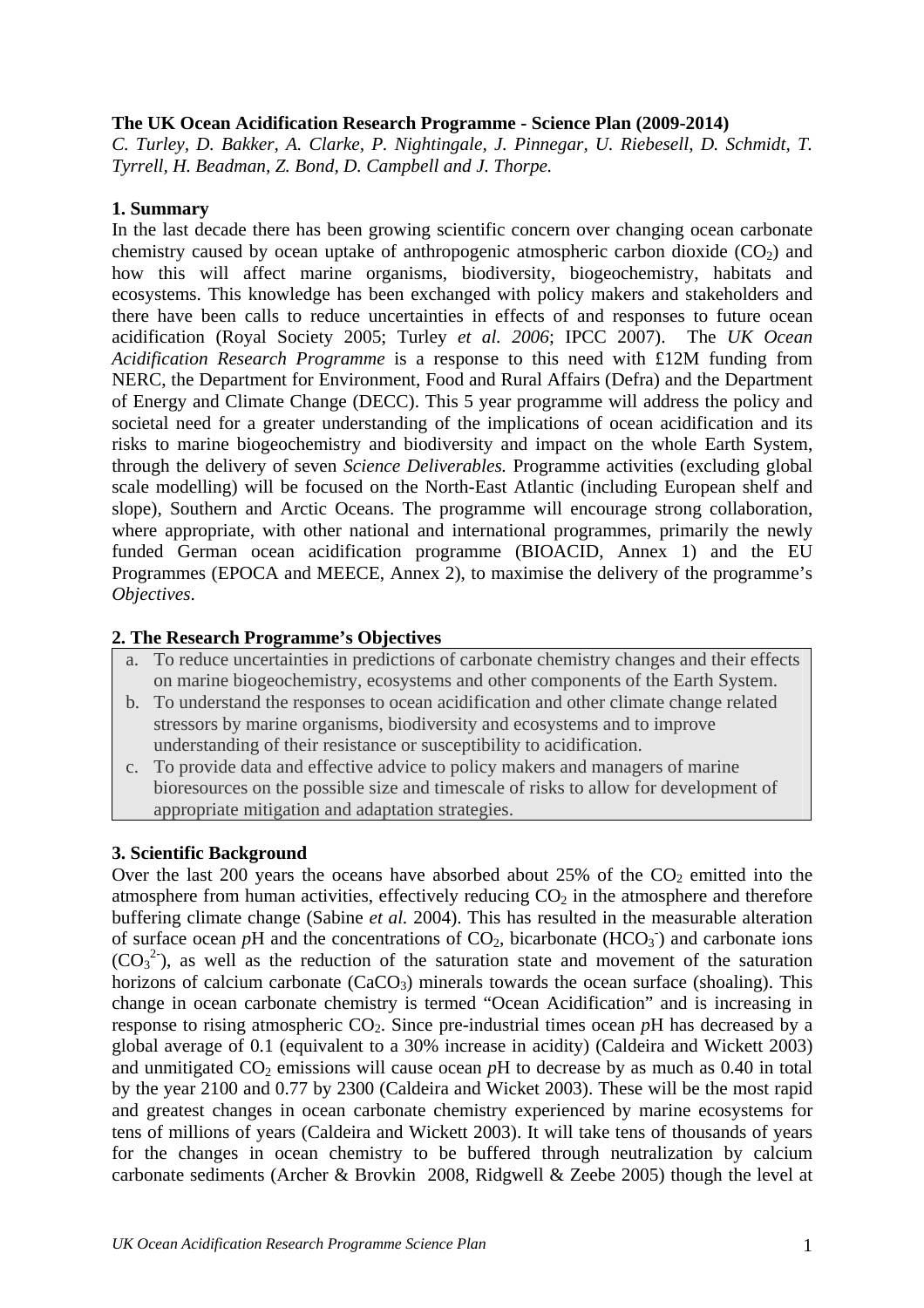which ocean  $pCO_2$  will eventually stabilize will be lower than it currently is (Archer & Brovkin 2008, Ridgwell & Zeebe 2005). Ocean acidification is a large-scale, long-term problem and with unmitigated  $CO<sub>2</sub>$  emissions is likely to result in widespread impacts on ocean biogeochemistry, biodiversity and the services that the oceans provide to the whole Earth System (Royal Society 2005, MCCIP 2009).

Already, shoaling of the aragonite saturation horizon (ASH) may be bringing increasingly corrosive waters to the productive, shallower shelf seas along the western coast of North America (Feely *et al.* 2008). Deep water forming in the North Atlantic is already reflecting the lowered  $pH$  conditions due to anthropogenic  $CO<sub>2</sub>$ . Organisms which live in deep waters with aragonite skeletons, such as cold water corals abundant off the coast of Northern Europe, may be particularly vulnerable to shoaling of the ASH (Guinotte *et al*. 2006). Shelf sea models project similar rates and levels of acidification in European waters to those predicted for the global ocean (Blackford and Gilbert 2007), so ocean acidification may represent a substantial risk to commercially important fisheries and aquaculture. If we continue to emit  $CO<sub>2</sub>$  at the same rate, models project that parts of the Southern Ocean will be undersaturated in the important carbonate mineral aragonite (used by many organisms such as pteropods to make their shells) by the middle of this century with the whole of the Southern Ocean undersaturated by 2100 (Orr *et al.* 2005). In the Arctic Ocean aragonite undersaturation is projected to occur earlier (Steinacher *et al.* 2008) with 10% of its waters undersaturated in the next decade (Orr *et al.* 2008). By 2060 80% of Arctic waters are projected to be undersaturated in both aragonite and calcite (another key carbonate mineral used by organisms such as clams to make their shells). Calcifying organisms are likely to find calcification in these corrosive waters increasingly metabolically demanding and the consequences to food webs are of great concern. Measurable impacts may occur earlier than this due to a lowering of the carbonate ion concentration impacting calcification and other processes, but our knowledge of these is currently too sparse to make predictions.

Laboratory experiments, field observations of natural  $CO<sub>2</sub>$  rich seawater and studies of previous ocean acidification events in Earth's history indicate that these changes are a threat to the survival of organisms that use  $CaCO<sub>3</sub>$  to produce shells, tests and skeletons (see references in Kleypas *et al.* 2006, Fabry *et al.* 2008: Doney *et al.* 2009). However, not all studies have shown this (e.g., Iglesias-Rodriguez *et al.* 2008) therefore, this is a controversial area (Riebesell *et al.* 2008) needing resolution especially as data is required by Earth System Models to predict pelagic calcification and its consequences (Ridgwell *et al.* 2009). Other experiments reveal that other biological processes are also vulnerable to predicted future changes to ocean chemistry. Changes to ocean biogeochemistry may have a direct feedback to the Earth system and to climate through carbon and nutrient cycles and air-sea gas exchange (Feely *et al.* 2009, Turley *et al.* 2009).

Given specific  $CO<sub>2</sub>$  emission scenarios, predictions of future ocean carbonate chemistry are relatively certain at the global scale. Nonetheless, recent observations of inter-annual and long-term variation in ocean  $CO<sub>2</sub>$  uptake suggest that future regional ocean acidification and ocean carbonate chemistry are less well understood. A major challenge is assessing the risk of ocean acidification on marine food webs, ecosystems and ocean biogeochemistry because of their complexity. Another challenge is reducing uncertainty in the sensitivity of key biogeochemical cycles. An understanding of previous ocean acidification events in Earth's history will provide useful insights into extinctions or adaptation strategies.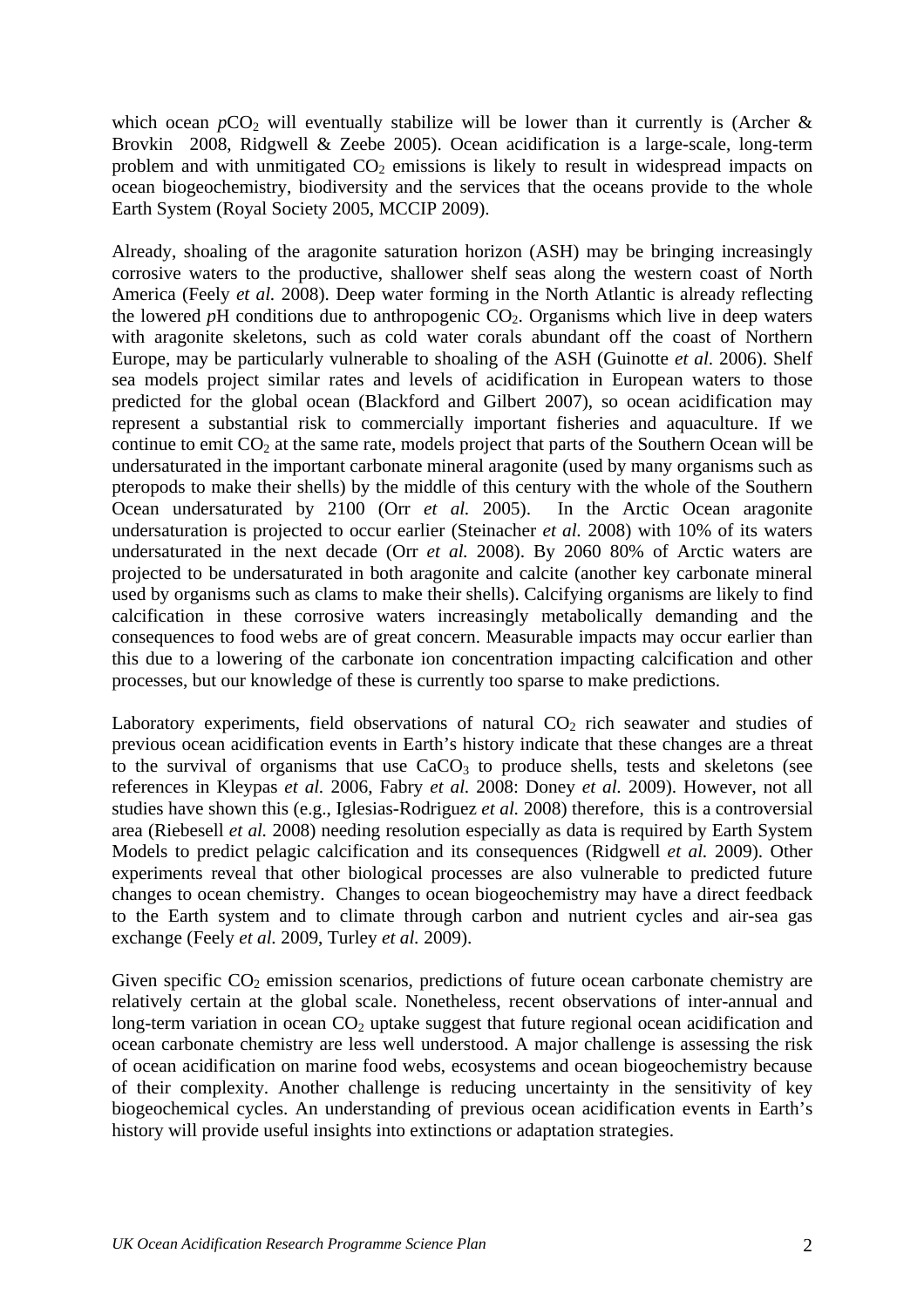A concerted, multi-disciplinary effort, in collaboration with other nations, will improve our understanding and increase certainty in predictions of impacts and risks of ocean acidification.

The impact of ocean acidification on biogeochemistry and biodiversity and subsequent feedbacks on climate will depend on the rate and magnitude of changes in ocean chemistry, so it is important for the programme to consider different scenarios (section 5, *Implementation Plan*) of future  $CO<sub>2</sub>$  emissions to give useful projections and advice to policy makers. In particular, experimental work will consider the effects of acidification at different atmospheric  $CO<sub>2</sub>$  concentrations (section 5, Implementation Plan) and modelling will consider different  $CO<sub>2</sub>$  emission scenarios (both mitigated and unmitigated). Ocean acidification is the partner to climate change, so identification of the effects of multiple stressors, e.g. increased temperature as well as acidification, and their combined impacts and feedbacks on ocean biogeochemistry, biodiversity, and climate is essential.

## **4. Strategic Context**

The UK has played a major role in bringing the potentially serious consequences of ocean acidification to the attention of national and international stakeholders. The Royal Society (2005) in its Report on ocean acidification called for a rapid investment by stakeholders, equivalent to that of climate change and called on climate change policy makers to consider ocean acidification in their  $CO<sub>2</sub>$  emission reduction targets. The IPCC (2007)  $4<sup>th</sup>$  Assessment Report on Climate Change also states, for the first time, that increasing anthropogenic  $CO<sub>2</sub>$ will result in increased acidity of the world's oceans. Since then the Scientific Advisory Board for the German Government for Climate change (WGBU) reported on the significance of ocean acidification and paved the way for the funding of the German programme "**Bio**logical Impacts of Ocean **Acid**ification" (BIOACID, Annex 1). The European Union in its 7<sup>th</sup> Framework Programme recognised the importance of ocean acidification and issued a call for proposals resulting in the funding of the "**E**uropean **P**roject on **Oc**ean **A**cidification" (EPOCA, Annex 2) and "**M**arine **E**cosystem **E**volution in a **C**hanging **E**nvironment" (MEECE, Annex 2). Other programmes addressing the topic are emerging, e.g. USA Senate Bills on ocean acidification, which will increase this investment. IGBP, UNESCO and SCOR recognised the importance of ocean acidification and supported the series of symposia *"Oceans in a High CO2 World",* the second of which, held in Monaco in October 2008, resulted in *"The Monaco Declaration"* (<http://ioc3.unesco.org/oanet/HighCO2World.html>). This called on climate change negotiators to take ocean acidification into account. Ocean acidification is a powerful additional argument for united global societal action in future climate change negotiations and an important driver for a change in UK and global energy policy.

The *UK Ocean Acidification Research Programme* will increase the understanding and awareness of the risk of ocean acidification to the marine ecosystem and therefore significantly contribute at this strategic level. The programme will address the need for scientific evidence for UK and international policy makers, for future assessments by IPCC and the UNFCCC, and input to Biodiversity Action Plans, the 'Marine & Coastal Access Bill' and The European Marine Strategy Framework Directive (MSFD).

# **5. NERC, Defra and DECC priorities and context**

This Research Programme directly relates to delivery of the NERC Strategy (in particular Earth System Science and Biodiversity Science Themes) and the UK Government's Strategic Objectives with respect to adapting to, and mitigating climate change and ensuring a healthy,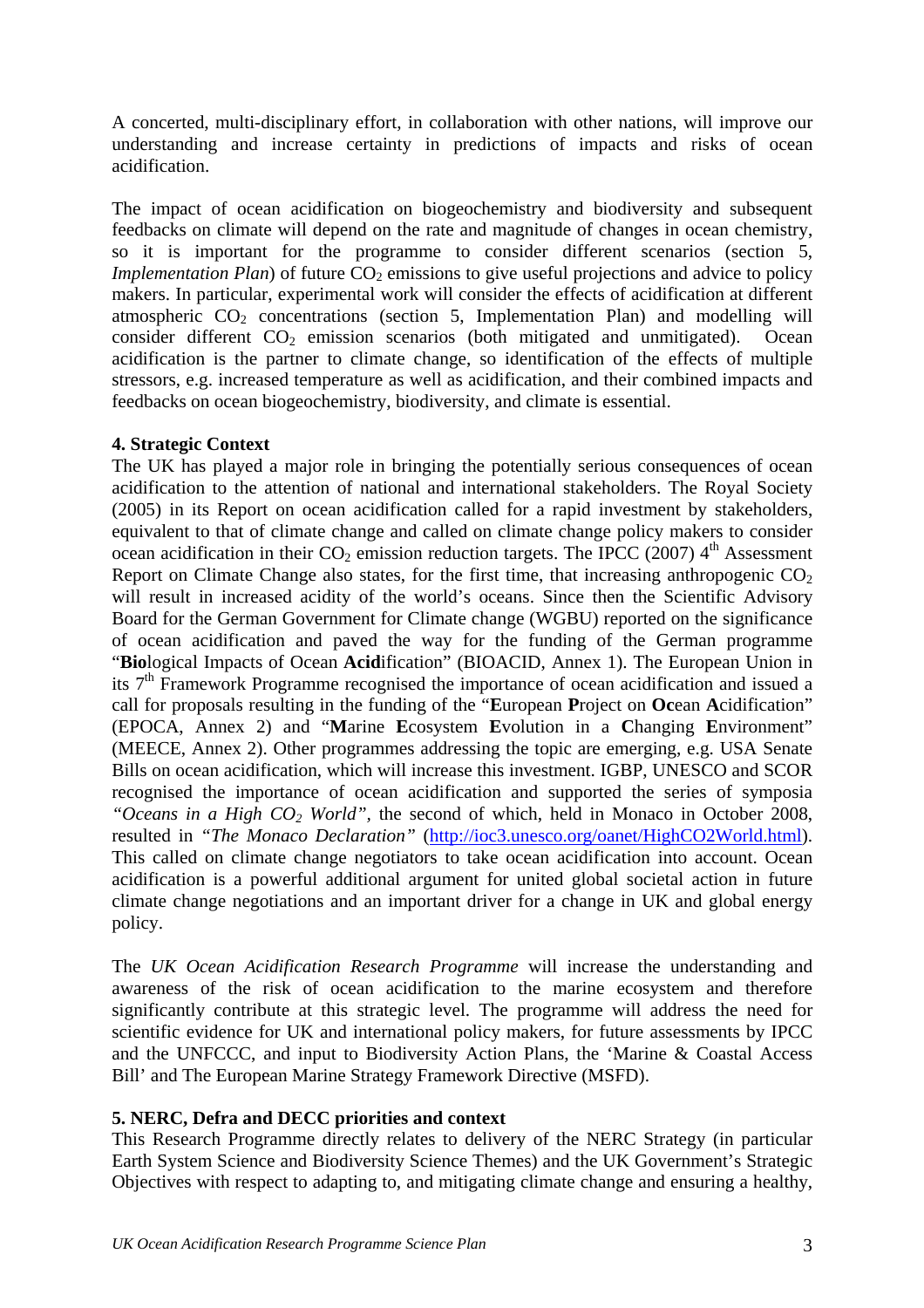resilient, productive and diverse natural environment. It is anticipated that it will also make a significant contribution to Objective B of the *Living With Environmental Change* programme ([http://www.lwec.org.uk/\)](http://www.lwec.org.uk/). In addition, the programme will take advantage of international collaboration opportunities, primarily with BIOACID and other appropriate European projects such as EPOCA and MEECE.

# **6. The Research Programme Science Deliverables**

Programme *Objectives a and b* will be achieved through the seven *Science Deliverables* and *Objective c* will be achieved through the knowledge exchange (KE) activities (section 11, *Implementation Plan*). Activities (with the exception of global scale modelling) will be focused on regions where the UK has strong scientific and strategic interest and where logistics of access are relatively straightforward and cost effective, e.g. the Northeast Atlantic (including European shelf and slope), Southern and Arctic Oceans. A series of cruises using NERC's research ships is anticipated, as well as the use of ships of opportunity (section 7, *Implementation Plan*).

The seven *Science Deliverables* from the *UK Ocean Acidification Research Programme* are:

- *1*: Improved estimates of ocean CO<sub>2</sub> uptake and associated acidification.
- *2:* Improved understanding of the impact of ocean acidification on surface ocean biology, community structure, biogeochemistry and on feedbacks to the climate.
- 3: Identification and improved understanding of the potential impacts and implications of ocean acidification on key benthic ecosystems, communities, habitats, species and life cycles.
- *4:* Improved understanding of the potential population, community and ecosystem impacts for all life stages for commercially important species and their capacity to resist and adapt.
- *5:* Provision of evidence from the palaeo record of past changes in ocean acidity and resultant changes in marine species' composition and Earth System function.
- *6*: Improved understanding of the cumulative/synergistic effects of ocean acidification and other global change pressures on ecosystems, biogeochemical cycles and feedbacks on climate through modelling activities.
- *7:* A service for carbonate chemistry measurements.

The *Science Deliverables* are detailed below and will be implemented as specified in the *Implementation Plan.* The *Implementation Plan* also provides further details on standards and guidelines for  $CO<sub>2</sub>$  experiments in ocean acidification studies, data management requirements and science collaborations.

*Science Deliverable 1: Improved estimates of ocean CO<sub>2</sub> uptake and associated acidification.* 

- *Aim 1.1* To quantify the rate of progression of ocean acidification in the North-East Atlantic (including European shelf and slope), Southern and Arctic Oceans, including identification of when/where  $CaCO<sub>3</sub>$  undersaturation will occur first.
- *Aim 1.2* To quantify spatial and/or seasonal variability of carbonate system parameters in these areas.
- *Aim 1.3* To improve quantification of the rate of oceanic  $CO_2$  uptake in these areas.

It is essential to understand progressive changes in ocean acidification and ocean  $CO<sub>2</sub>$  uptake, the factors that control them, and how these processes may change in the future. High latitude oceans are particularly sensitive to ocean acidification (Bellerby *et al.* 2005, *Orr et al.* 2005).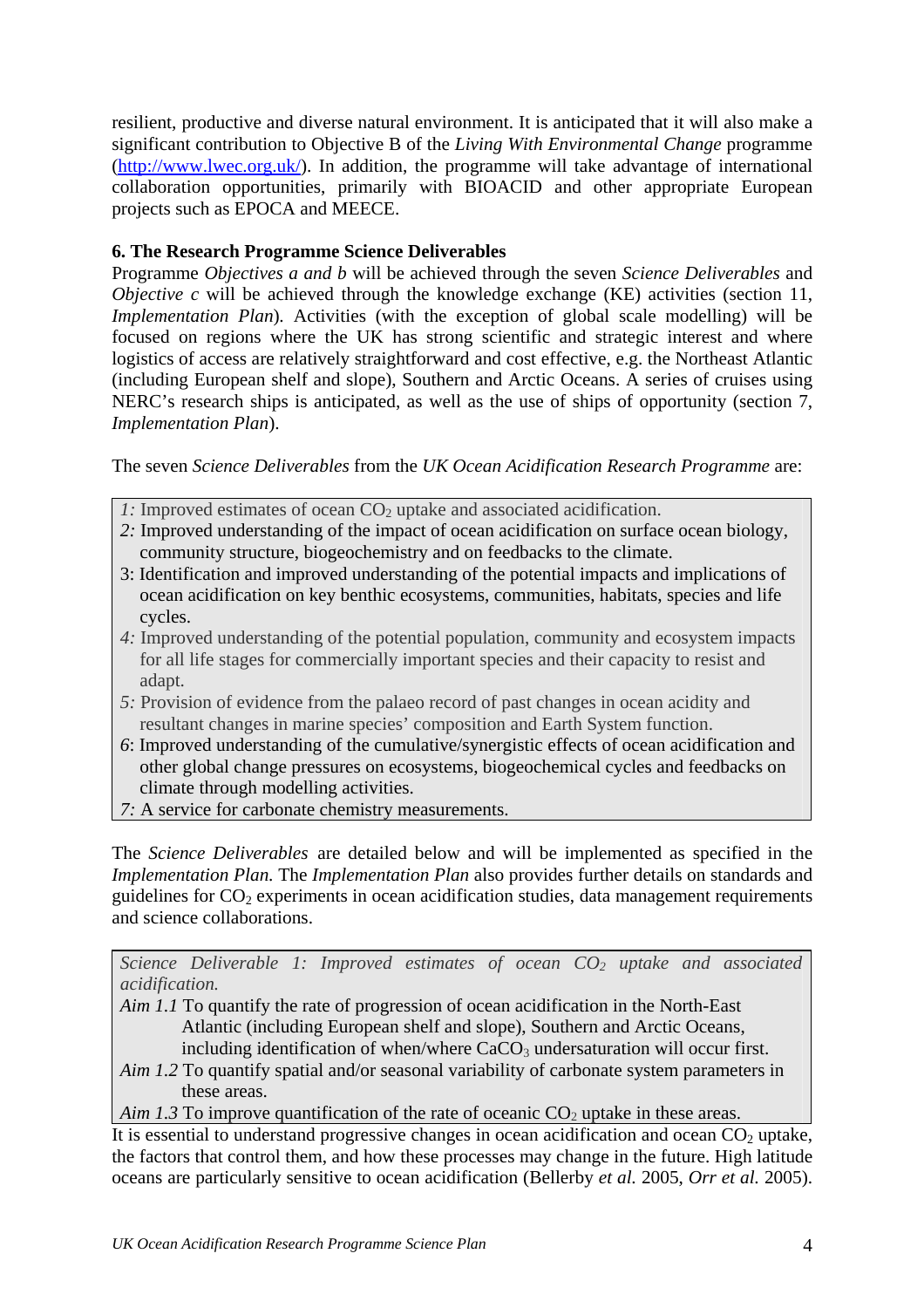Southern Ocean (Orr *et al.* 2005) and Arctic (Orr *et al.* 2008) surface waters are likely to become undersaturated with respect to aragonite in the first half of this century. Cold water corals in the North-East Atlantic (Guinotte et al. 2006) and the Nordic Seas (Bellerby, personal communication) are at risk of aragonite undersaturation, with Arctic surface waters becoming undersaturated over the next few decades (Orr *et al.* 2008), Steinacher *et al.* 2008). Localised aragonite undersaturation already occurs in upwelled shelf waters (Feely *et al*. 2008) and the low salinity Baltic Sea (Tyrrell *et al.* 2008). The important North Atlantic  $CO<sub>2</sub>$ sink varies over time (Schuster & Watson 2007), while the efficiency of the Southern Ocean CO2 sink has decreased (Le Quéré *et al.* 2007, McNeil & Matear 2008). Additionally, seasonal variation of  $pCO_2$  and  $pH$  in the oceans and shelf seas will increase as oceanic  $CO_2$ uptake and associated ocean acidification continue (after Delille *et al.* 2005).

The *UK Ocean Acidification Research Programme* will improve the quantification of the marine carbonate system and oceanic  $CO<sub>2</sub>$  uptake in specific locations and on seasonal, interannual and longer time scales. Surface ocean and atmosphere carbon observing systems have proven well suited to constraining the ocean  $CO<sub>2</sub>$  sink on seasonal to decadal timescales (IOCCP, 2007). To determine fully the marine carbonate system this deliverable will accurately analyse at least two carbonate parameters out of the four (see section 5, *Implementation Plan* for further details).

*Science Deliverable 2: Improved understanding of the impact of ocean acidification on surface ocean biology, community structure, biogeochemistry and on feedbacks to the climate.* 

- *Aim 2.1* To ascertain the impact of ocean acidification on planktonic organisms, both in terms of physiological impacts and also population abundances and community composition.
- *Aim 2.2* To quantify the impacts of ocean acidification on biogeochemical processes affecting the ocean carbon cycle, including via availability of bio-limiting nutrients.
- *Aim 2.3* To determine impacts of ocean acidification on the air-sea flux of climate active gases and on the composition of organics in the microlayer.

The role of this deliverable is to reduce uncertainty about how ocean acidification will impact on biogeochemical and climate relevant processes. Impacts may occur both directly through changes to physiological rates per organism, and also through altered abundances of process relevant organisms and induced changes to community composition. To achieve this deliverable, the study of biogeochemical and climate impacts will therefore be closely integrated with study of plankton diversity and population abundances. This deliverable will focus on those biogeochemical processes vulnerable to ocean acidification.

Calcification is an important biogeochemical process carried out by microscopic planktonic organisms and is still poorly understood. For instance, a large number of studies have found reduced calcification and increased incidence of shell malformations in microscopic plants, called coccolithophores, grown at high CO<sub>2</sub> (Riebesell *et al.* 2000; Zondervan *et al.* 2002; Delille *et al.* 2005; Engel *et al.* 2005; Sciandra *et al.* 2003; Langer *et al.* 2006; Feng *et al.* 2008). However, a smaller number of experiments have not found this (Langer *et al.* 2006, Iglesias-Rodriguez *et al.* 2008) with these results contested by Riebesell *et al.* (2008). Since Earth System Models require data from such experimentation to predict pelagic calcification and its consequences it is important for this programme to understand and better parameterise this process (Ridgwell *et al.* 2009).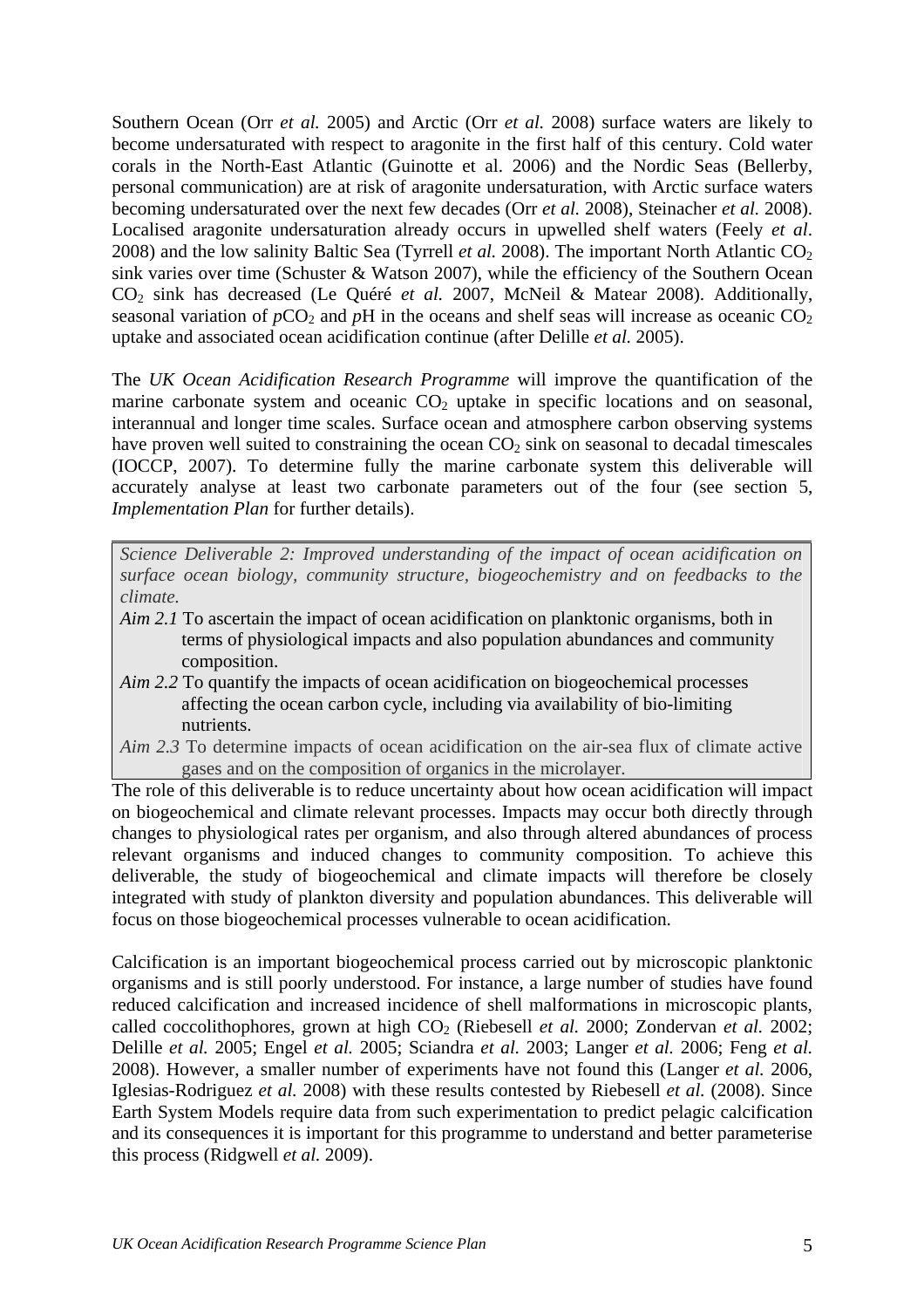Energy expended on growth and respiration are key to the relative success of different groups of planktonic organisms. Contrasting results have been obtained in terms of carbon uptake, growth rates and nutrient uptake ratios (carbon:nitrogen and carbon:phosphorus) by different groups of phytoplankton under high CO<sub>2</sub> conditions (Riebesell *et al.* 1993, Rost & Riebesell 2004, Leonardos & Geider 2005, Riebesell *et al.* 2007, Rost *et al.* 2008, Tortell *et al.* 2008). This programme will clarify these results and explore their significance on population abundance and community composition. There is a lack of published evidence on effects of ocean acidification on respiration which will also be addressed.

Zooplankton are an important link in the food web and so their vulnerability to ocean acidification is important to assess. However, there are relatively few laboratory studies on zooplankton, although studies undertaken show some groups, e.g. foraminifera and pteropods, to be sensitive (Orr *et al.* 2005, Kleypas *et al.* 2006, Moy *et al.* 2009). For instance chemical corrosion of new shell growth has been observed in pteropods exposed to high CO<sub>2</sub> conditions (Orr *et al.* 2005). In contrast, another study detected effects on copepod hatching success only under conditions more extreme than those predicted for the future (Mayor *et al.* 2007) so on the whole they appear relatively tolerant (Kurihara & Ishimatsu 2008) of lower *p*H. Larvae of some species, such as echinoderm larvae which spend only part of their life cycle in the water column, may be particularly sensitive (Dupont *et al.* 2008). This programme will look at the relative sensitivity of key zooplankton species and subsequent impact on community composition.

Ocean acidification might also affect key biogeochemical processes that drive the ocean carbon and nutrient cycles. For instance, the means of long-term sequestration of carbon into the deep ocean via the biological carbon pump could be vulnerable and will be investigated in this programme. This could be via direct impact on plankton composition or indirectly through effects on nutrient supply. Studies have found large increases in photosynthesis,  $N_2$ fixation and even growth rates in the important nitrogen fixer *Trichodesmium* with increasing CO2 (Barcelos e Ramos *et al.* 2007; Hutchins *et al.* 2007; Levitan *et al.* 2007), which could have significant impacts on nutrient availability. It has been argued (de Baar 2008) that the effects on trace metal and macro-nutrient inorganic chemical speciation via lowered *p*H will not be significant in open ocean waters, except for the  $NH_3/NH_4^+$  couple, suggesting that airsea fluxes of ammonia may alter due to both direct and indirect ocean acidification effects. Ocean acidification induced alleviation of iron limitation in High Nitrogen Low Chlorophyll (HNLC) waters (~30% of the global ocean) seems unlikely, unless changes in organic complexation are induced (de Baar 2008). This deliverable will investigate the effect of ocean acidification on nutrient supply and help inform *Deliverable 6.*

The oceans and shelf seas act as a source and/or sink of gases other than  $CO<sub>2</sub>$  that are known to be important in atmospheric chemistry via their roles in radiative transfer, e.g. nitrous oxide  $(N<sub>2</sub>O)$ , tropospheric oxidation capacity, e.g. oxygenated volatile organic compounds (OVOCs) and volatile iodine compounds (VICs) and the ozone chemistry of the stratosphere, e.g. methyl bromide. Further, the oceans are believed to act as major sources of cloud condensation nuclei via the supply of organics from the sea surface and dimethyl sulphide (DMS) from marine phytoplankton. Several studies have shown that concentrations of DMS, and its precursor DMSP, can be significantly reduced under high  $pCO<sub>2</sub>$  conditions (Avgoustidi 2006, Hopkins *et al.* 2009) but not always (Vogt *et al.* 2008). A mesocosm experiment has also shown that net production of VICs in seawater can be significantly reduced at high *pCO*<sub>2</sub> (Hopkins *et al.* 2009). Little work has been reported on other climate relevant gases. However, preliminary work suggests that the ratio of nitrification to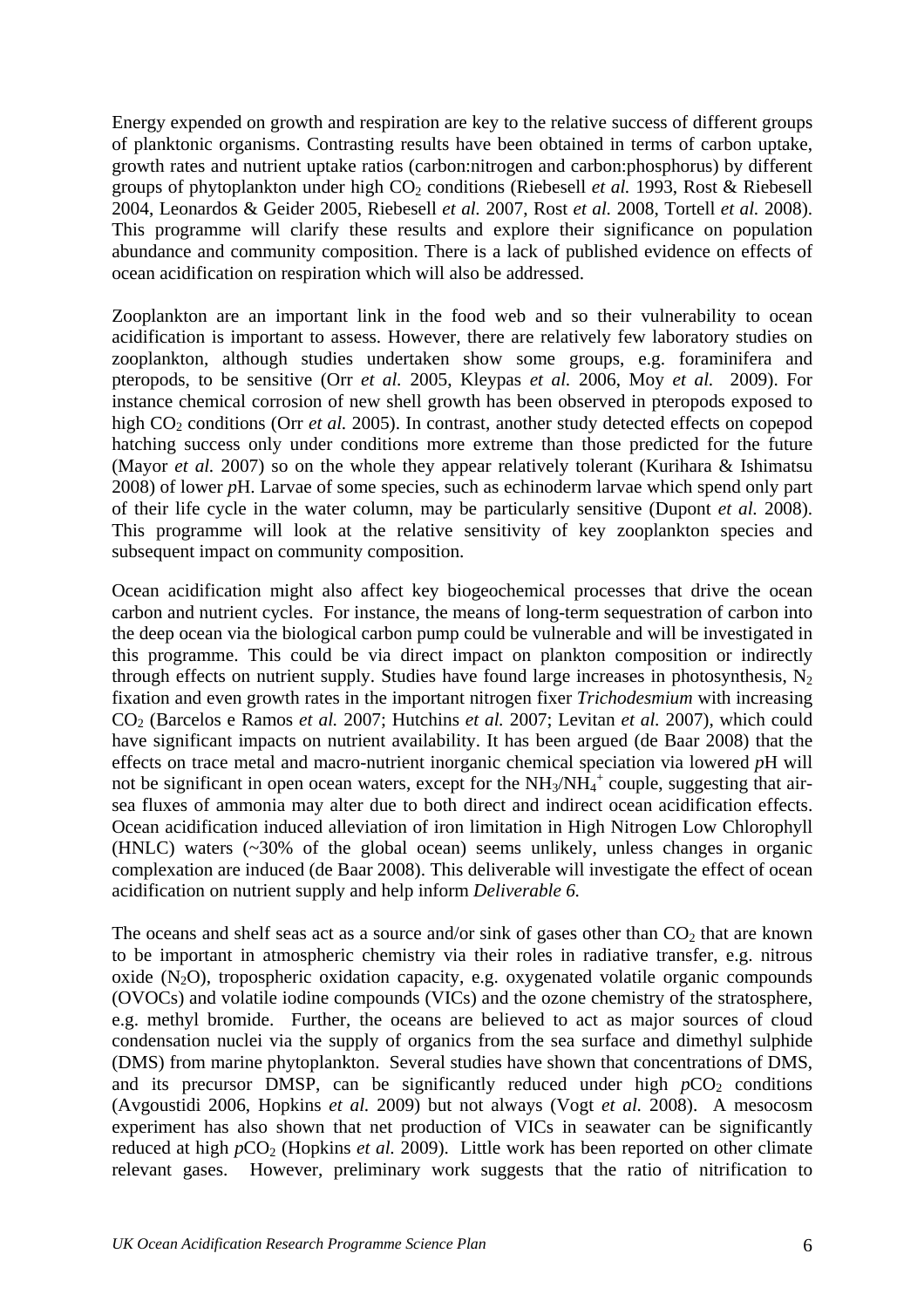denitrification is sensitive to ocean acidification (Rees *et al.* 2009) indicating that the production of  $N_2O$  in seawater may well be altered, as this gas is an intermediate species in both pathways. It is clearly important that this programme helps resolve the impact of ocean acidification on nitrification/denitrification and climate reactive gases.

Additionally, there is some evidence from mesocosm experiments that the formation of transparent exopolymer particles increases under high  $pCO<sub>2</sub>$  conditions (Riebesell *et al.*) 2007). An increase in, or even change in the composition of, organic compounds in the sea surface microlayer could impact not only on air-sea gas transfer rates, but also on the formation of organic aerosol, and is an area worthy of further investigation in this deliverable.

*Science Deliverable 3: Identification and improved understanding of the potential impacts and implications of ocean acidification on key benthic ecosystems, communities, habitats, species and life cycles.* 

- *Aim 3.1* To determine the effect of ocean acidification on the performance, life history and population dynamics of individual benthic species, with preference given to those species likely to influence overall benthic ecosystem function.
- *Aim 3.2* To quantify the impacts of ocean acidification on biogeochemical cycling of key nutrients within sediments and their exchange with the seawater column.
- *Aim 3.3* To determine the effects of ocean acidification on the overall function of key benthic habitats.

The response of assemblages or ecosystems to environmental change or stressors depends on the response of the individuals that make up system (Fabry *et al.* 2008; Widdicombe & Spicer 2008). Recent developments in benthic and pelagic mesocosm technology have helped to close the gap between small scale laboratory experiments and field observations (Widdicombe *et al.* 2009, Riebesell *et al.* 2008). Powerful insights may also be gained from studies of areas with natural CO<sub>2</sub> enrichment (Hall-Spencer *et al.* 2008).

In this programme species will be selected, where the physiological challenges posed by acidification can best be resolved, or where organisms have a strong influence on ecosystem function. A critical aspect here will be the integration of traditional physiology and ecology with the rapidly developing field of functional genomics (Hofmann *et al.* 2008). The impacts of ocean acidification are likely to differ between those species with a significant carbonate skeleton (calcifiers) and those without, whilst within calcifiers there will also likely be differences between those producing skeletons of aragonite and those utilising calcite. This programme therefore attaches importance to coverage of a broad phylogenetic spectrum, so as to avoid the problem of conclusions being biased by concentration on a few model groups (particularly if those selected for study are particularly susceptible to acidification). Where model organisms are chosen, consideration should be given to those which have been, or soon will be, genetically sequenced. The long generation time of many marine organisms makes the study of adaptation potential across generations difficult. It will be important therefore to direct some attention toward those organisms with more rapid reproductive turnover, e.g. microbial, meiofaunal and smaller macrofaunal organisms. In selecting target organisms, priority will be given to work on organisms that complement work planned within the BIOACID and EPOCA programmes.

Critical aspects for this deliverable will be to resolve the effect of ocean acidification on the calcification process itself (Orr *et al.* 2005), and also the energetic cost of acclimation or adaptation either through direct measures such as metabolism or through indirect effects on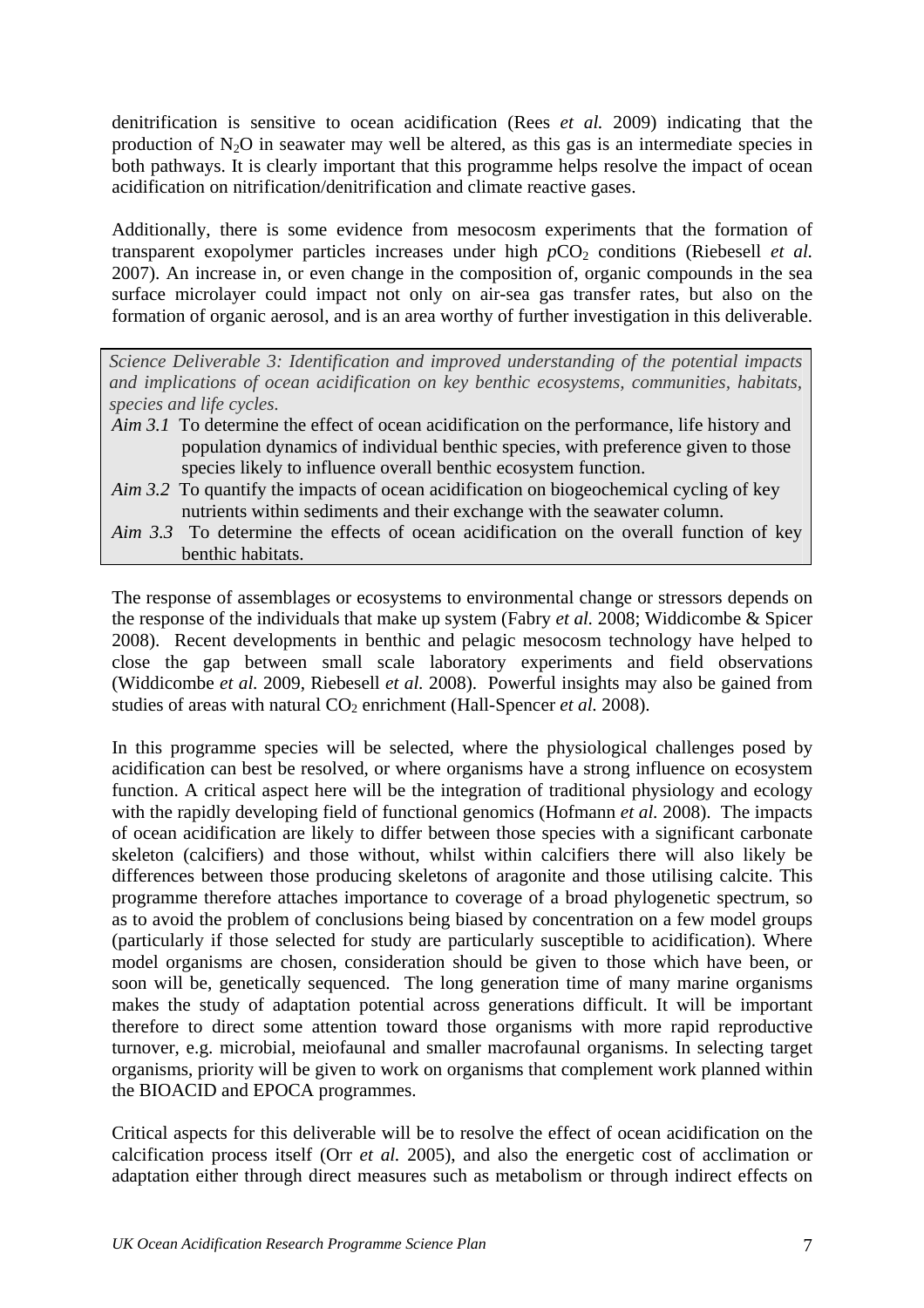energetics (Findlay *et al.* 2009). The latter could be important, since changes in energy budget have the potential to affect key aspects of population dynamics such as growth, reproductive output and performance (Wood *et al.* 2008). Since both ocean acidification itself, and its metabolic impacts will be affected synergistically by temperature (Pörtner 2008, Pörtner *et al.* 2009) it will be important to undertake studies in a variety of environments and this programme has identified the polar regions as particularly important in this regard as this may be where changes in seawater carbonate chemistry are likely to occur first (Gangsto *et al.* 2008).

Although many organisms do not produce a skeleton with significant carbonate content, all marine organisms maintain an internal milieu that depends on exchange of ions with the environment. Elevated levels of  $CO<sub>2</sub>$  have the potential to affect these exchange processes, and thereby the cost of maintaining internal acid-base balance (Pörtner 2008). It is therefore important for this programme to investigate the synergistic impact of ocean warming and acidification on the costs of homeostasis in both calcifiers and non-calcifiers. In many marine organisms, sensitivity to environmental perturbation can vary with life-stage, with the early stages such as eggs or embryos more sensitive than the adult stages (Dupont & Thorndyke 2009). This programme therefore attaches importance to studies that cover the full life-cycle.

This programme will increase our understanding of the impact of ocean acidification on benthic biogeochemistry (*cf Science Deliverable 2*). There is preliminary evidence to suggest that ocean acidification will affect the cycling of nutrients within the sediment by changing the structure and function of microbial communities and thereby altering the coupling between nitrification and denitrification (Widdicombe & Needham 2007). These changes could also significantly affect benthic alkalinity generation (Thomas *et al.* 2008); an important source of alkalinity in coastal and shelf sediments. In addition, changes in the performance and distribution of key benthic organisms, in particular bioturbating species and the microphytobenthos, could have considerable implications for nutrient cycling within sediments and the supply of these nutrients to pelagic ecosystems in support of primary productivity (Wood *et al.* 2009).

Effects at the level of assemblages or ecosystems are clearly important for this programme to investigate, but far more difficult to determine. Species whose skeletons form the substrata for other organisms (ecosystem engineers) have the capacity to exert far-reaching effects and, as many of these are easy to sample and work with, would form an ideal experimental system. Examples of suitable systems include cold water coral (*Lophelia*) reefs, maerl beds, marine macroalgae and seagrass. Coastal and shelf (including shelf break) systems are important areas for study, because they are easy to access, but also because they are vulnerable and likely to exhibit early indications of impacts (Blackford *et al.* 2008). For the most complete picture, it will be necessary to examine both muddy and hard benthic ecosystems. To determine ecosystem scale effects such as trophic cascades or secondary effects within the food web, modelling approaches will be important, and emphasis will be placed on work that interacts with existing theoretical approaches to ecosystem structure and function.

*Science Deliverable 4: Improved understanding of the potential population, community and ecosystem impacts for all life stages for commercially important species and their capacity to resist and adapt.* 

*Aim 4.1* To examine the physiological and behavioural responses of commercial fish and shellfish to ocean acidification and their capacity to resist and adapt.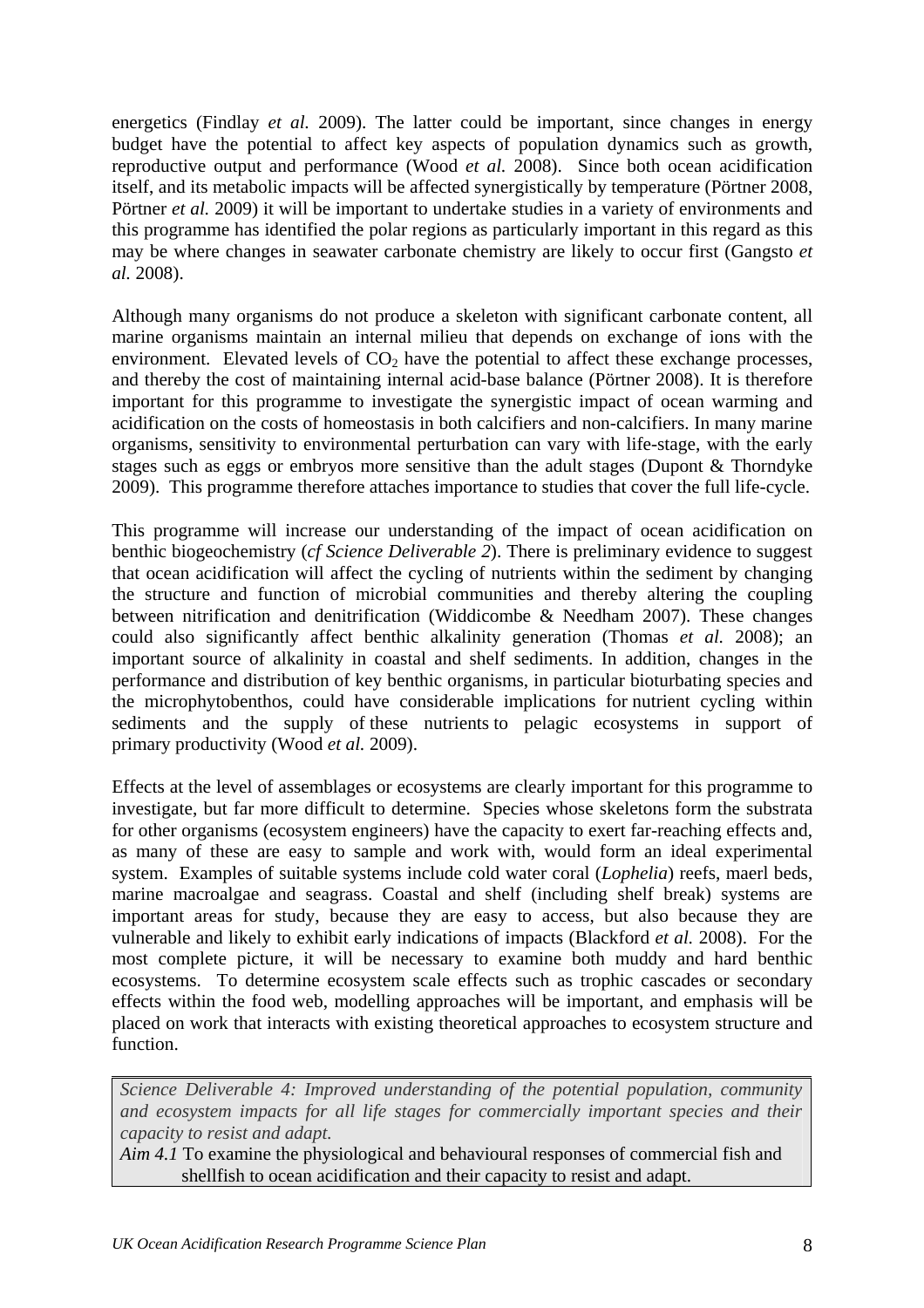- *Aim 4.2* To 'scale up' from laboratory studies to population and stock level responses to ocean acidification including an analysis of possible socio-economic consequences.
- *Aim 4.3* To examine how changes in planktonic and benthic food-webs, as a result of ocean acidification, impact upon the production and yields of commercial fish and shellfish stocks.
- *Aim 4.4* To investigate the possible socioeconomic consequences relating to ocean acidification at an ecosystem level.

In the UK, shellfisheries now contribute more to the national economy than fisheries targeting fin-fish such as cod or herring  $(\text{\pounds}271 \text{ million in } 2007, \text{ versus } \text{\pounds}264 \text{ million}).$  The most valuable shellfish species are those targeting *Nephrops* (scampi), scallops, crabs and lobsters, many of which may be severely impacted by ocean acidification in the future. Comparatively little research, including socio-economic studies, has been undertaken regarding the implications of ocean acidification on commercial fin-fish and shellfish (Fabry *et al.* 2008, Turley *et al.* 2009), both of which are of direct interest for human food provision. Potential impacts could be direct at the organism and population level or indirect through impacts to food webs.

There are indications, from laboratory experiments, that ocean acidification could have a direct negative economic impact on cultured mussels with observations of a dramatic reduction in shell formation (by 30 %) by adult mussels at *p*H levels that are likely to be reached this century (Gazeau *et al.* 2007). However, the response for adult oysters was significantly different with apparent tolerance even at very high levels of  $pCO<sub>2</sub>$ . It is therefore important to study species specific differences in response and their capacity to resist and/or adapt. Additionally, early life stages can be more sensitive to environmental stressors, including ocean acidification (Dupont *et al.* 2008), so it is important to consider all aspects of an organism's life cycle when assessing population and stock level response to ocean acidification. Experiments have shown that many adult fishes are able to buffer against changes in  $pCO_2$  and adapt relatively quickly (Larsen *et al* 1997; Pörtner *et al.* 1998) and may be less vulnerable than some benthic invertebrates. However, the physiology, metabolism, reproductive biology, behavioural patterns, cognitive abilities, feeding rates, prey selection and larval development of some fish may be significantly impaired and this would have serious consequences for long-term population survival and fisheries yields (Pörtner *et al.* 2004; Ishimatsu *et al.* 2004). Many commercially important fin-fish species rely heavily on benthic invertebrate species, e.g. bivalves, crabs and echinoderms, as a major food source and are therefore also likely to be indirectly impacted by ocean acidification. Additionally, as most fish larvae feed selectively on copepods and other planktonic invertebrates, year-class strength in many fin-fish species is highly dependent on the planktonic food sources available during this early life stage. In years where insufficient food is available, starvation mortality can be considerable and hence populations are impacted long into the future.

This deliverable will require a mixture of laboratory controlled investigations on adults and early life stages and their food sources as well as applying existing modelling frameworks (single species, multispecies, food webs, ecosystem) adapted to incorporate the outputs from the laboratory work. This will enable 'up-scaling' in order to assess the risk of ocean acidification impact upon the production and yields of commercial fish and shellfish in relation to other sources of mortality, including exploitation by fisheries, temperature effects or natural predators. *Science Deliverable 4* will involve a preliminary analysis of the possible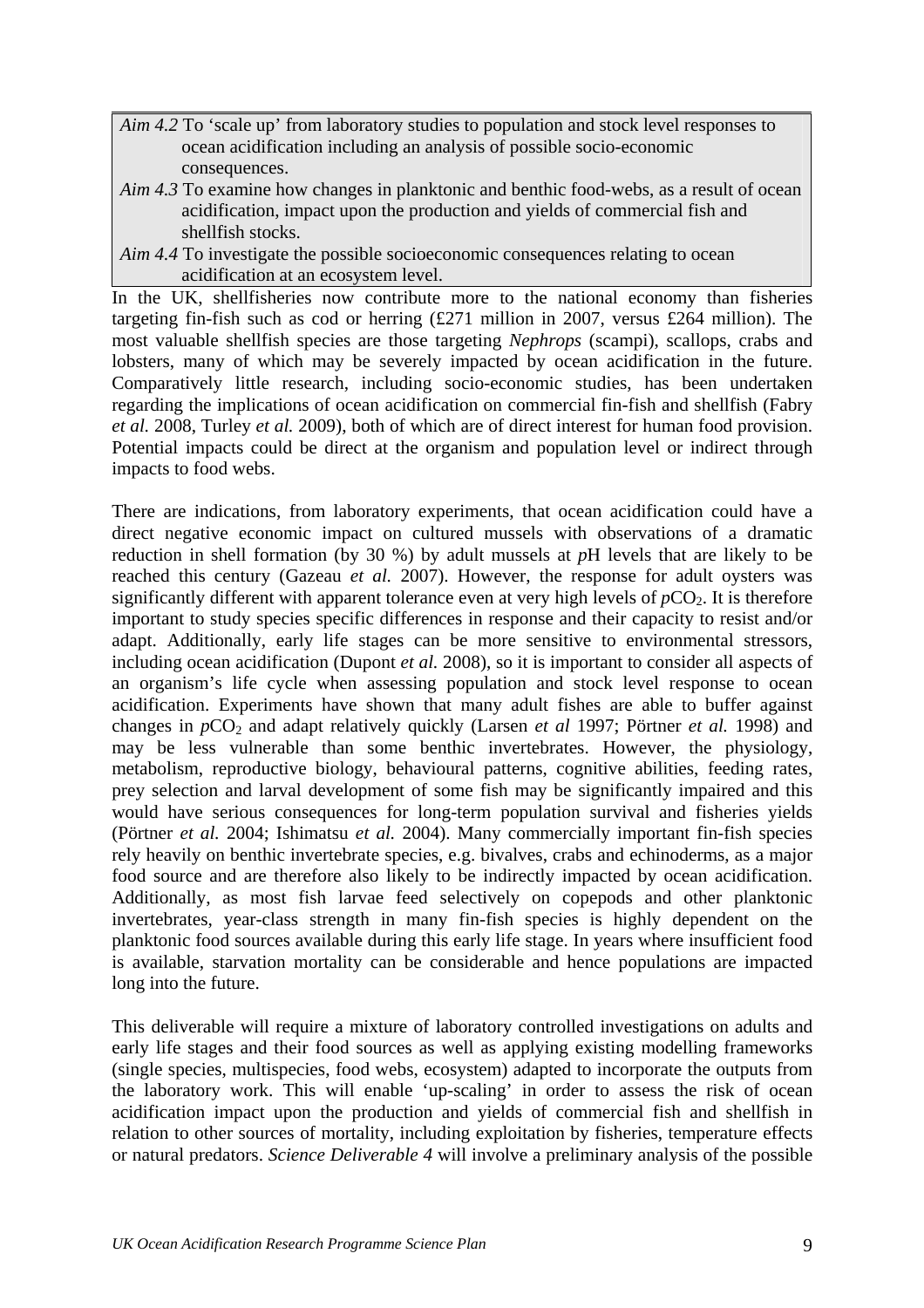socio-economic consequences of ocean acidification, including the valuation of ecosystem 'goods and services' and how these might be affected.

*Science Deliverable 5:* Provision of evidence from the palaeo record of past changes in ocean acidity and resultant changes in marine species' composition and Earth System function.

- *Aim 5.1* To determine whether historical changes in carbonate ion concentration and *p*H since industrialisation have already had discernible impacts on the calcification of marine organisms.
- *Aim 5.2* To ascertain the maximum rate and amplitude of ocean acidification to which species and ecosystems can adapt and the threshold of acidification that would lead to enhanced evolutionary turnover and extinction of species.
- *Aim 5.*3 To assess suitability of museum collections for palaeo study of ocean acidification.

Modern ecosystems do not live in "pristine" non-acidified environments. Ocean acidification has already started to affect the ocean (Caldeira and Wicket, 2003; Orr *et al.*, 2005), and hence the ecological baseline for pre-industrial calcification is missing. The very recent geological record and historical collections will be used by this deliverable to answer the question of whether ocean acidification has already started to affect modern ecosystems and the species within them. These archives encompass plankton net, sediment trap or Continuous Plankton Recorder samples covering pelagic specimens over the last 30 years (e.g. Beaugrand *et al.* 2002, Zaric *et al.* 2005). These records can be augmented with high sedimentation rate cores and historical collections from expeditions such as the *Challenger* (1872 – 1876) and the *Discovery* (1901 – 1904). While these records will be very informative on the initial impacts of ocean acidification, they do not allow the potential for adaptation to be addressed, since this is a process taking hundreds to thousands of generations. The large time involved also makes it impractical to test the adaptation potential of different organisms in laboratory experiments, especially for long-lived, i.e. longer than a day or two, organisms. An early assessment of suitable museum collections for palaeo ocean acidification study will facilitate this.

Earth history records gradual but substantial long-term changes in global environmental change (Royer *et al.* 2004). The rate of change gave marine organisms thousands to millions of years to adapt and evolve in response to global environmental change, including changes in  $CO<sub>2</sub>$  and associated carbonate ions in the ocean. For example, glacial interglacial  $CO<sub>2</sub>$ changes of ~100 ppm, the same increase as in the last 100 years, occurred over several thousands of years, exposing species to a gradual change of  $CO<sub>2</sub>$  in the atmosphere (e.g. Siegenthaler *et al.* 2005) and hence saturation state change in the ocean. Studies of periods of relative stasis are likely to be less relevant if carbonate chemistry changes are not of comparable rate, direction and magnitude to those predicted for the next century (Panchuk *et al.* 2008, Ridgwell 2007, Zeebe and Zachos 2007). Rate as well as magnitude challenges the organisms' and ecosystems' ability to adapt to environmental changes (Buckling *et al.* 2003).

The geological record has preserved a series of abrupt ocean acidification events of different amplitude (Zachos *et al. 2001 &* 2004), such as the Palaeocene-Eocene hyperthermals. These abrupt events will therefore be a focus of this deliverable. These time intervals provide key information regarding the response of marine calcifiers to the warming and acidification (Sluijs *et al.* 2007, Thomas 2007) – migration of warm water taxa towards higher latitudes and increased evolutionary turnover in both calcareous phytoplankton (Gibbs *et al.* 2006) and zooplankton (Kelly *et al*. 1998). However, our ability to link the biotic changes in these events to ocean acidification, and hence help predict future ecosystem shifts and changes, is limited by the lack of precise, time-resolved *p*H and carbonate ion records for these events.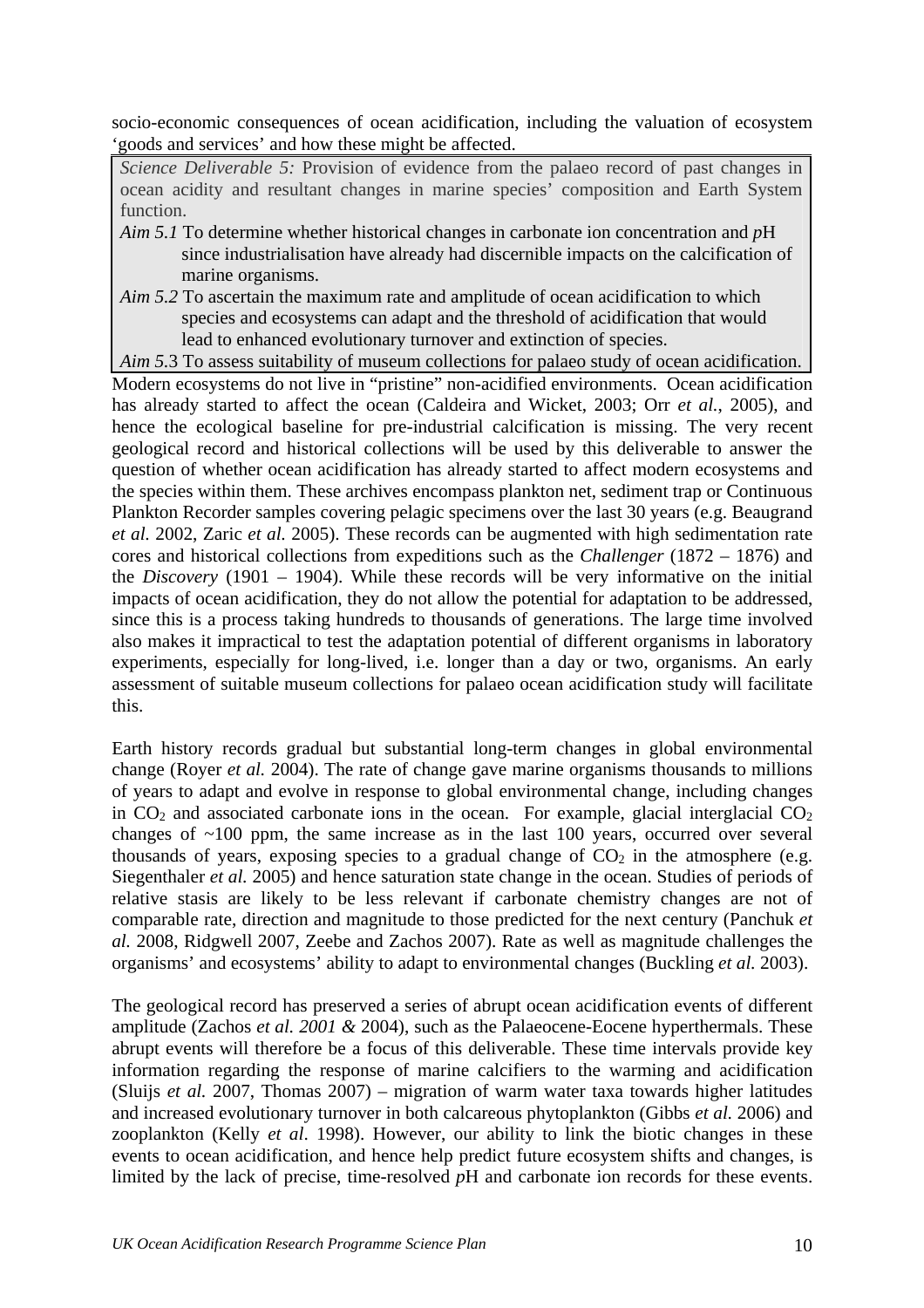Thus the relationships between rates of chemical change and adaptation potential are not yet based on sound environmental data but on a series of model results. A series of possible carbonate ion proxies have been calibrated for recent ocean history, e.g. Zn/Ca (Marchitto *et al.* 2000), B/Ca (Yu & Elderfield 2007, Yu *et al.* 2007), size normalised weight (Barker & Elderfield 2002) and can provide important information to this deliverable about the precise nature of the environmental pressure on marine biota during times of rapid carbonate system change.

This programme will link studies of modern and fossil organisms which will strongly increase the interpretability of the palaeo record, and will alsoprovide important information on ecosystem and earth system scale effects. The characterisation of physiological differences between species unaffected by these perturbations, such as some coccolithophore species or agglutinated benthic foraminifers, versus groups which have undergone major evolutionary turnover will allow the identification of major vulnerabilities in the future.

*Science Deliverable 6: Improved understanding of the cumulative/synergistic effects of ocean acidification and other global change pressures on ecosystems, biogeochemical cycles and feedbacks on climate through modelling activities.* 

*Aim 6.1* To improve understanding of the combined impacts of ocean acidification and other global change pressures on ecosystems, biogeochemical cycles and feedbacks on climate at the global scale.

*Aim 6.2* To improve understanding of the combined impacts of ocean acidification and other global change pressures on regional ecosystems and biogeochemical cycles.

Changes brought about by ocean uptake of anthropogenic  $CO<sub>2</sub>$  will impact on ecosystems and biogeochemical and climate relevant processes in various ways. For example, experimental evidence suggests that there will be significant organism and ecosystem responses to ocean acidification via processes such as planktonic calcification, carbon and nutrient assimilation and cycling and primary production. Acidification has also been shown to affect the early life stages of both benthic and pelagic higher trophic organisms. A consequence of this may be changes to ecosystem composition, size structure and succession, potentially resulting in changes to ecological structure, energy flow and biogeochemical pathways. Simultaneously, natural and anthropogenically induced climate change will lead to other changes in the Earth System, e.g. temperature, surface water stratification, nutrient distribution, the extension of oxygen minimum zones and turbidity of the surface waters, all of which are also likely to affect marine ecosystems, biogeochemical cycles and climate relevant processes. Direct anthropogenic drivers such as fishing, eutrophication and pollution are also likely to impact marine ecosystem structure and function. It is essential to assess the significance of ocean acidification on both the regional and global scale in the context of these other drivers.

Using coupled physical-ecosystem models for oceans and regions, which take account of physical transport, chemical and biological processes, the *UK Ocean Acidification Research Programme* will consider the combined effects of ocean acidification and other global change pressures on marine ecosystems, biogeochemical cycles and climate feedbacks and make assessments of possible future ecosystems. Building on existing regional and global modelling capabilities, the modelling approaches can be used to project changes in ocean pH, temperature, stratification and oxygen distribution under different greenhouse gas emission scenarios, which will in turn be used to assess the potential combined impacts of these changes on marine ecosystems, biogeochemistry and climate feedbacks. This will shed light on the potential magnitude and timescale of risks associated with future  $CO<sub>2</sub>$  emissions (including possible 'tipping points').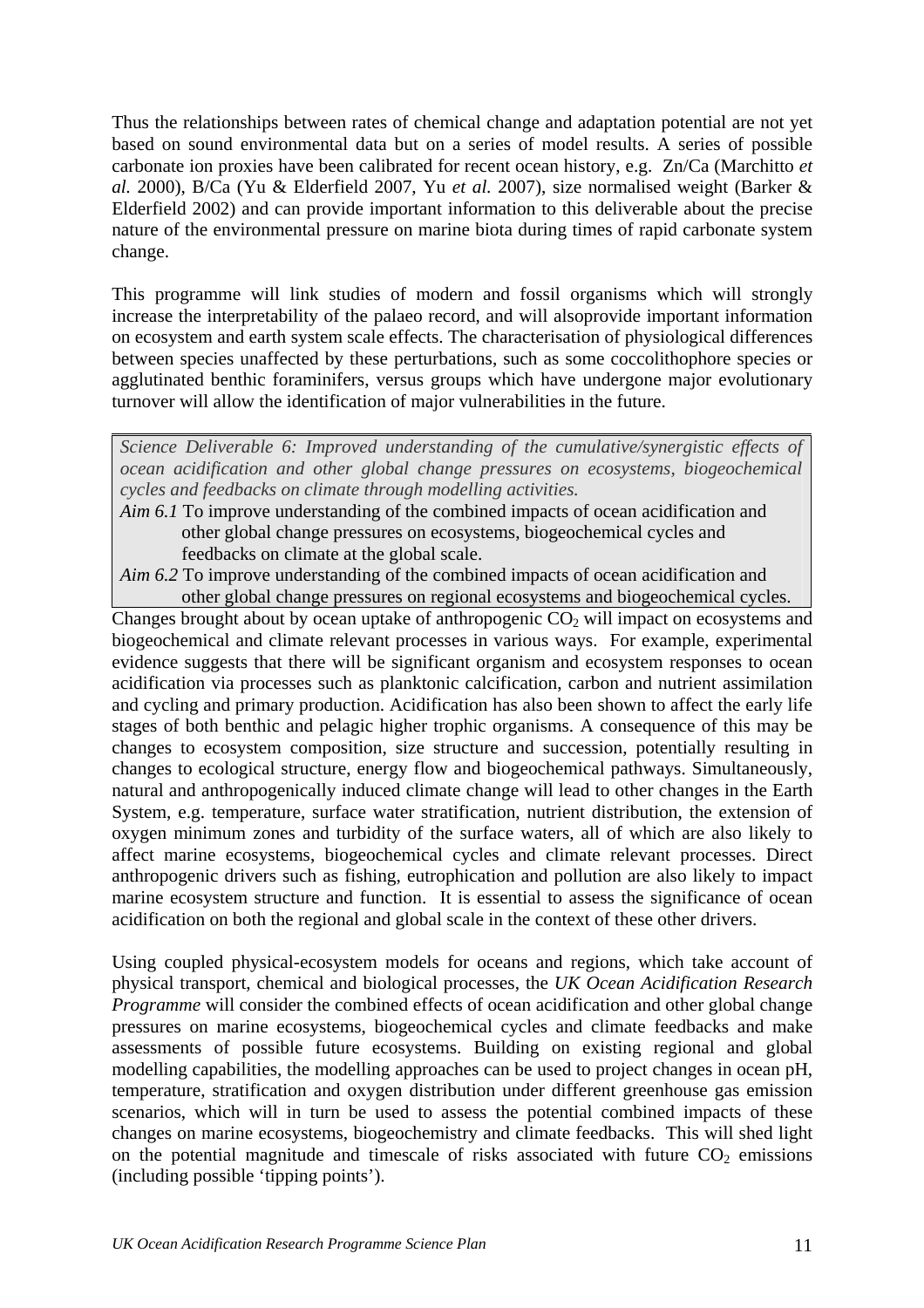Experimental results are essential for parameterising both global and regional models' ecosystem responses, and it is therefore essential that work for this output is fully informed by experimental work in this field, including that undertaken for the other *Science Deliverables*. At the same time, the modelling results from this *Science Deliverable* can be used to inform experimental boundaries in the other *Science Deliverables*. Evaluating the indirect impacts of ocean acidification on atmospheric chemistry and climate system will require the use of results from a combination of laboratory experiments, mesocosm and field experiments as described in *Science Deliverable 2* and modelling in order to extrapolate results over wider spatial and temporal scales, to assess the impacts of multiple drivers and to develop an integrative and predictive capability of the impact of feedbacks from the ocean on atmospheric chemistry and climate.

#### *Science Deliverable 7: A service for carbonate chemistry measurements*

*Aim 7.1* To provide high quality carbonate chemistry measurements across the programme. The ability to study ocean acidification hinges on high quality measurements of carbonate chemistry, both for experimental studies and for observational work. Currently the UK does not have the capability to support the scale of analytical requirements for carbonate chemistry within the *UK Ocean Acidification Research Programme* so an investment to develop capacity is required.

Four parameters of the carbonate system can be measured DIC, alkalinity,  $pCO_2$  and  $pH$ ). Only  $pCO_2$  and  $pH$  can be measured autonomously at present. The carbonate system has two degrees of freedom and therefore the whole carbonate system (including the saturation state of seawater with respect to calcite and aragonite) can be calculated from any two measurements, but not from only one. Different pairs of parameters give a different accuracy for the remaining carbonate parameters (Millero, 1995, Zeebe & Wolf-Gladrow 2001), with the DIC and alkalinity pair most often used. *p*H is difficult to measure to sufficient accuracy at present, for ocean acidification purposes (Millero 1995, Dickson *et al.* 2007). Use of cheap, 'off-the-shelf' *p*H sensors is strongly discouraged for most ocean acidification-related purposes, because high quality results are unlikely to be obtained (Orr *et al.* 2009). As  $pCO<sub>2</sub>$ and *p*H strongly co-vary they are not the ideal pair to measure for calculation of the carbonate system (Millero 1995, Orr *et al.* 2009).

Unfortunately DIC and alkalinity measurements are difficult and expensive to make to the required accuracy and precision, requiring for instance training of specialist staff and new equipment costing >£50k. These requirements make it impractical for many UK institutions to carry out their own DIC and alkalinity analyses. However, sample storage without compromising the chemistry is possible (Dickson et al. 2007) which means that a central service providing high-quality measurements of DIC and alkalinity through this deliverable will help ensure the quality of ocean acidification work in the UK, and make high quality ocean acidification work feasible for all institutions. Such a service will also provide benchmark standard measurements for comparative purposes, for institutions starting to develop their own capability.

#### **7. Deliverables and Mechanisms**

The *Science Deliverables* will provide greater understanding of the future impacts and implications of ocean acidification on the key aspects of marine biodiversity and biogeochemistry in *Objectives a* and *b* and provide policy related science to help decision makers (*Objective c*). To provide these deliverables and achieve the programme objectives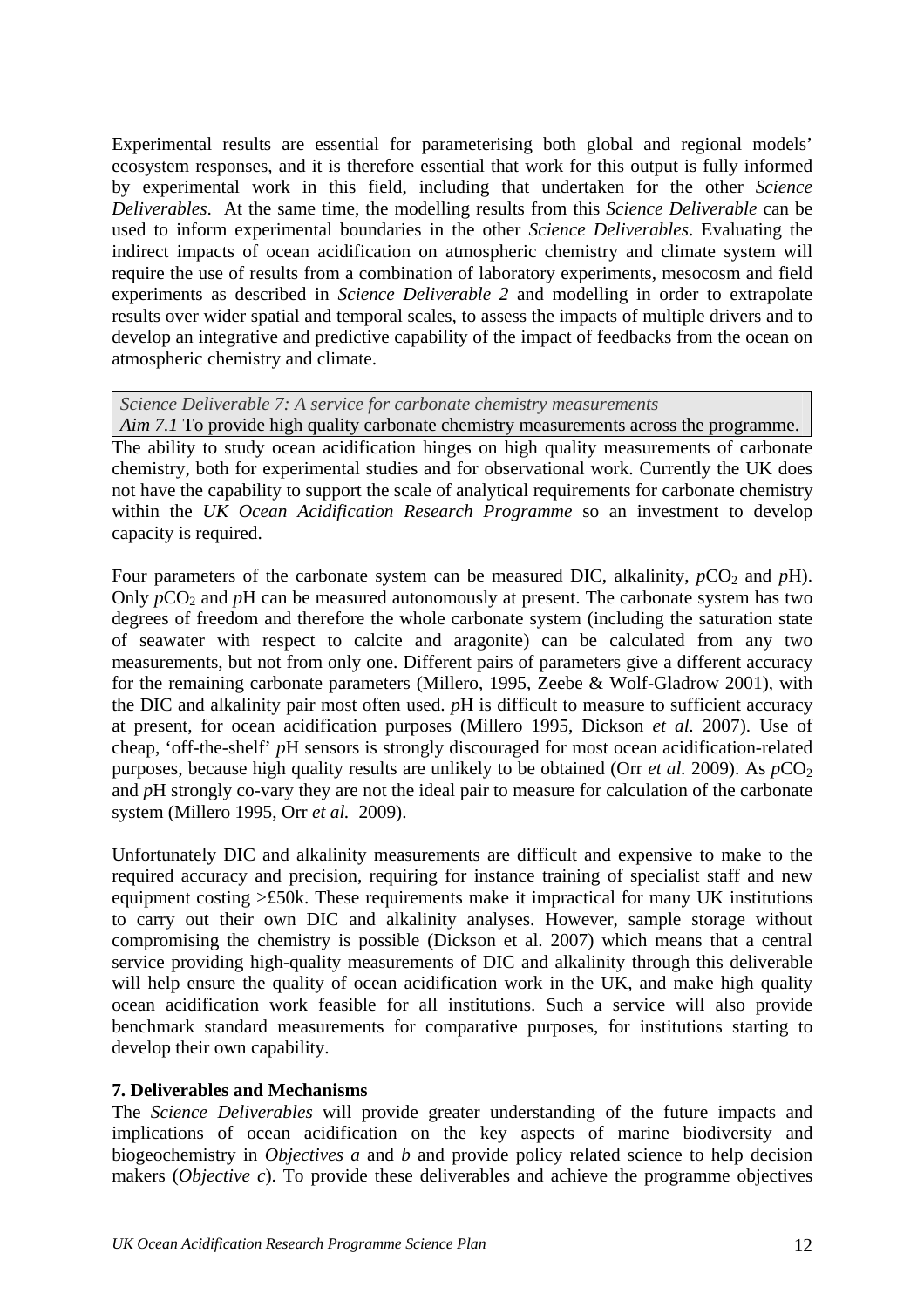there will be one open call for proposals for specific research projects to address the aims detailed for each of the *Science Deliverables*. A diverse range of activities from research ship based experiments and observations and monitoring on commercial ships, through mesocosm studies, to laboratory work and modelling can be undertaken. In addition, there will be a call for tender for key services and roles to support the programme (see *Implementation Plan*).

## **8. International Collaboration**

By developing the *UK Ocean Acidification Research Programme* in collaboration with international partners the programme will achieve more than it would do alone. For example, this programme will have a far more ambitious experimental, fieldwork and modelling components. For this reason collaboration, where appropriate, is strongly encouraged with other national (German programme, BIOACID) and European projects (EPOCA and MEECE); see Annex 1 and 2 for details of these programmes and details of the contact scientists. This *Science Plan* has been developed to complement the BIOACID programme and to a lesser extent the EPOCA and MEECE projects. Collaboration will take the form of exchange visits to work together on laboratory and mesocosm experiments and on research cruises as well as student costs for the period of exchange. Joint annual meetings, shared workshops, a Reference User Group of key stakeholders and an intercalibration exercise for carbonate chemistry measurements have been agreed between the *UK Ocean Acidification Programme*, BIOACID and EPOCA (see *Implementation Plan*).

## **9. National Collaboration to Deliver Policy Relevant Science**

This new five-year Research Programme is jointly funded by NERC, Defra and DECC. Collaborations between different UK science communities (HEIs, NERC Centres and UK Government Departments' marine laboratories) and disciplines are also encouraged to build a community of researchers and increase capacity. While ocean acidification is not the principal focus of any UK Research Programme, there is some ongoing research activity within UK Research Centres, for example BAS, NOCS, PML and SAMS, and universities, funded both by NERC and from other sources. Collaboration within this programme and with these other UK activities will be facilitated by the Science Co-ordinator as part of the programme activities (see *Implementation Plan*).

## **10. Capacity Development**

The Research Programme aims to build a multidisciplinary community of scientists using observational, experimental and modelling techniques to investigate and assess the threats of current and future ocean acidification to ocean biogeochemistry, biodiversity and the whole Earth system including feedback to climate. Collaborations between different UK marine and Earth science communities (HEIs, NERC Centres and UK Government Departments' marine laboratories) will build a multidisciplinary community of researchers and increase capacity in ocean acidification research. There is a clear scientific benefit in bringing this community together through national and international collaborations, workshops and meetings which will optimise NERC and UK Government investment. Importantly, studentships are encouraged to visit and work with researchers involved in other national and international programmes in order to build future high quality capacity with early international experience. UK capacity in carbonate chemistry will be grown through the development of a multicentred carbonate chemistry service.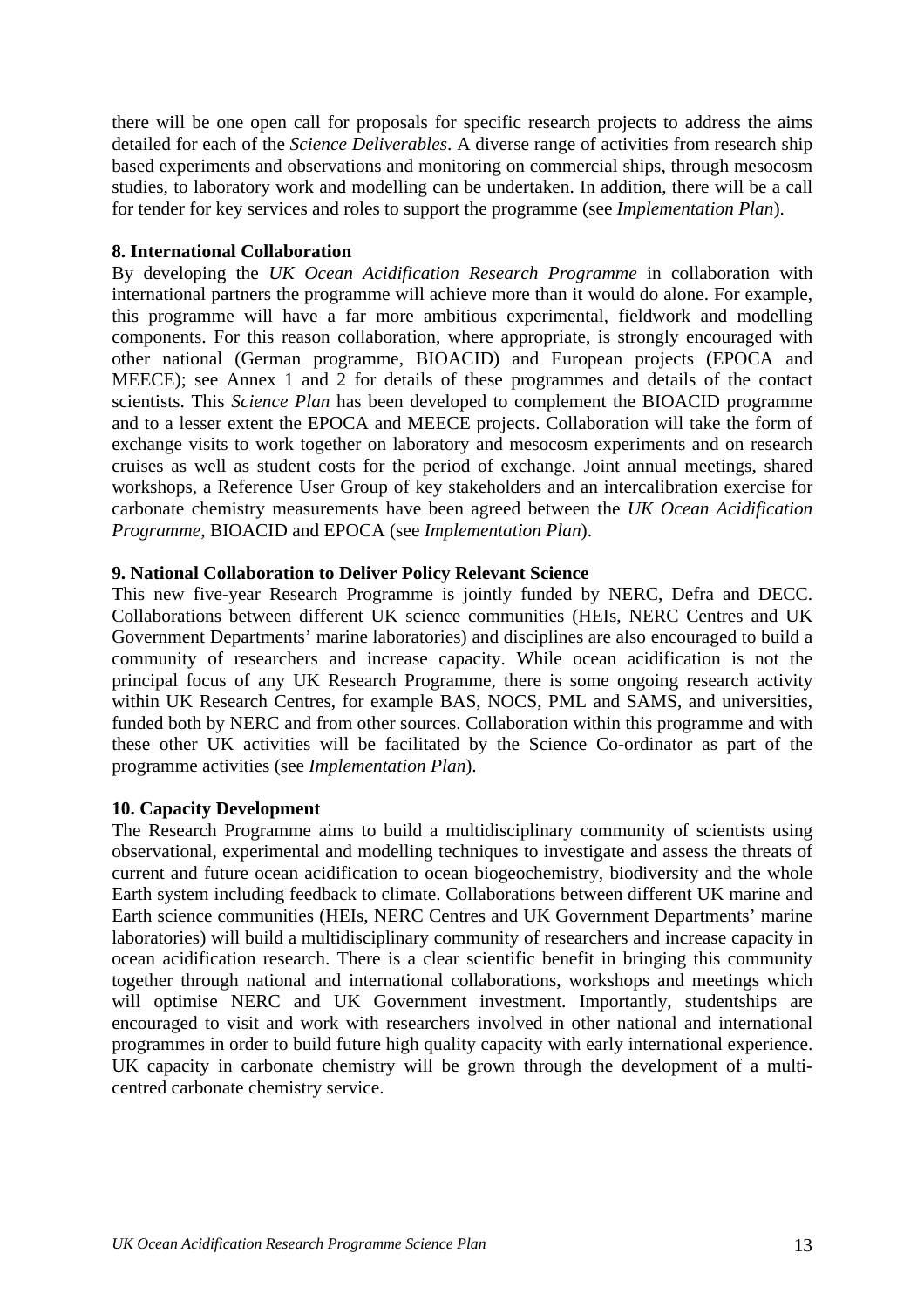#### **11. Implementation Plan**

The *Implementation Plan* for the *UK Ocean Acidification Research Programme* is available on the NERC website as a separate document and should be read prior to submitting a proposal.

#### **12. References**

- Archer, D. and Brovkin, V., 2008. The millennial atmospheric lifetime of anthropogenic CO2. *Climate Change* **90:** 283–297.
- Avgoustidi V, 2006, Dimethyl production in the double-CO2 world, *PhD Thesis, Uni. East Anglia,* pp349.

Barcelos e Ramos, J., Biswas, H., Schulz, K.G., LaRoche, J. and Riebesell, U., 2007, Effect of rising atmospheric carbon dioxide on the marine nitrogen fixer Trichodesmium, *Global Biogeochem. Cycles* **21:** GB2028, doi:10.1029/2006GB002898.

Barker, S. and Elderfield, H., 2002. Foraminiferal calcification response to glacial-interglacial changes in atmospheric CO2, *Science* **297:** 833-836.

Beaugrand, G., Reid, P.C., Ibanez, F., Lindley, J.A. and Edwards, M., 2002. Reorganization of North Atlantic Marine Copepod Biodiversity and Climate, *Science* **296:** 1692-1694.

Bellerby R.G.J., Olsen A., Furevik T. and Anderson L.A., 2005. Response of the surface ocean CO2 system in the Nordic Seas and North Atlantic to climate change. In: *Climate Variability in the Nordic Seas* Drange, H., Dokken, T.M., Furevik, T., Gerdes, R. and Berger, W. (Eds*.*)*, Geophysical Monograph Series* **158**: American Geophysical Union, Washington DC, 189-198.

Blackford, J.C. and Gilbert, F.J., 2007. pH variability and CO2 induced acidification in the North Sea*, Journal of Marine Systems* **64:** 229–241.

Blackford J.C., [Jones N.](http://apps.isiknowledge.com/DaisyOneClickSearch.do?product=WOS&search_mode=DaisyOneClickSearch&db_id=&SID=Y12j87@gAilBL@6KBd2&name=Jones%20N&ut=000258964800023&pos=2), [Proctor R.](http://apps.isiknowledge.com/DaisyOneClickSearch.do?product=WOS&search_mode=DaisyOneClickSearch&db_id=&SID=Y12j87@gAilBL@6KBd2&name=Proctor%20R&ut=000258964800023&pos=3) & [Holt J](http://apps.isiknowledge.com/DaisyOneClickSearch.do?product=WOS&search_mode=DaisyOneClickSearch&db_id=&SID=Y12j87@gAilBL@6KBd2&name=Holt%20J&ut=000258964800023&pos=4)., 2008. Regional scale impacts of distinct  $CO<sub>2</sub>$  additions, North Sea*, Marine Pollution Bulletin* **56**: 1461-1468.

Buckling, A., Wills, M.A. and Colegrave, N., 2003. Adaptation Limits Diversification of Experimental Bacterial Populations, *Science* **302**: 2107-2109.

Caldeira, K. and Wickett, M.E., 2003. Anthropogenic carbon and ocean pH, *Nature* **425:** 365.

DeBaar, H.

[http://www.scorint.org/High\\_CO2\\_II/Presentations/DeBaa](http://www.scorint.org/High_CO2_II/Presentations/DeBaar.pdf) [r.pdf](http://www.scorint.org/High_CO2_II/Presentations/DeBaar.pdf)

Delille, B., Harlay, J., Zondervan, I., Jacquet, S., Chou, L., Wollast, R., Bellerby, R.G.J., Frankignoulle, M., Borges, A.V., Riebesell, U., Gattuso, J-P., 2005. Response of primary production and calcification to changes of  $pCO<sub>2</sub>$ during experimental blooms of the coccolithophorid *Emiliania huxleyi*. *Global Biogeochemical Cycles* **19:** GB2023, doi:10.1029/2004GB002318.

Dickson, A.G., Sabine, C.L. and Christian, J.R., 2007. Guide to best practices for ocean CO2 measurements. ,Sidney, British Columbia. North Pacific Marine Science Organization (PICES Special Publication ,3 )

Doney, S.C., Fabry, V.J., Feely, R.A. and Kleypas, J.A., 2009. Ocean Acidification: The Other CO<sub>2</sub> Problem, *Annual Review of Marine Science*, **1:** 169-192.

- Dupont, S; Havenhand, J; Thorndyke, W, et al., 2008. Nearfuture level of CO2-driven ocean acidification radically affects larval survival and development in the brittlestar Ophiothrix fragilis. *Marine Ecology Progress Series* **373**: 285-294.
- Dupont S. and Thorndyke M.C., 2009. Impact of CO<sub>2</sub>-driven ocean acidification on invertebrates early life-history – What we know, what we need to know and what we can do, *Biogeosciences Discussions* **6:** 3109-3131.

Engel, A., Zondervan, I., Aerts, K., et al., 2005. Testing the direct effect of CO2 concentration on a bloom of the coccolithophorid *Emiliania huxleyi* in mesocosm experiments, *Limnol. Oceanogr.* **50:** 493-507.

[Fabry V.J.](http://apps.isiknowledge.com/DaisyOneClickSearch.do?product=WOS&search_mode=DaisyOneClickSearch&db_id=&SID=Y12j87@gAilBL@6KBd2&name=Fabry%20VJ&ut=000256130200015&pos=1), [Seibel B.A.](http://apps.isiknowledge.com/DaisyOneClickSearch.do?product=WOS&search_mode=DaisyOneClickSearch&db_id=&SID=Y12j87@gAilBL@6KBd2&name=Seibel%20BA&ut=000256130200015&pos=2), [Feely R.A.](http://apps.isiknowledge.com/DaisyOneClickSearch.do?product=WOS&search_mode=DaisyOneClickSearch&db_id=&SID=Y12j87@gAilBL@6KBd2&name=Feely%20RA&ut=000256130200015&pos=3) and [Orr J.C.](http://apps.isiknowledge.com/DaisyOneClickSearch.do?product=WOS&search_mode=DaisyOneClickSearch&db_id=&SID=Y12j87@gAilBL@6KBd2&name=Orr%20JC&ut=000256130200015&pos=4), 2008. Impacts of ocean acidification on marine fauna and ecosystem processes, *ICES Journal of Marine Science* **65**: 414-432.

Feely, R.A., Sabine, C.L., Hernandez-Ayon, J.M., Ianson, D., Hales, B., 2008. Evidence for upwelling of corrosive 'acidified' water onto the continental shelf, *Science* **320:** 1490-1492, doi: 10.1126/science.1155676

Feng, Y., Warner, ME., Zhang, Y., et al., 2008. Interactive effects of increased pCO(2), temperature and irradiance on the marine coccolithophore *Emiliania huxleyi*  (Prymnesiophyceae), *European Journal of Phycology* **43:** 87-98.

Findlay H.S., Wood H.L., Kendall M.A., Spicer J.I., Twitchett R.J. and Widdicombe S., 2009. Calcification, a physiological process to be considered in the context of the whole organism, *Biogeosciences Discussions* **6:** 2267-  $2284$ 

[Gangsto R](http://apps.isiknowledge.com/DaisyOneClickSearch.do?product=WOS&search_mode=DaisyOneClickSearch&db_id=&SID=Y12j87@gAilBL@6KBd2&name=Gangsto%20R&ut=000259986400007&pos=1)., [Gehlen M.](http://apps.isiknowledge.com/DaisyOneClickSearch.do?product=WOS&search_mode=DaisyOneClickSearch&db_id=&SID=Y12j87@gAilBL@6KBd2&name=Gehlen%20M&ut=000259986400007&pos=2), [Schneider B.](http://apps.isiknowledge.com/DaisyOneClickSearch.do?product=WOS&search_mode=DaisyOneClickSearch&db_id=&SID=Y12j87@gAilBL@6KBd2&name=Schneider%20B&ut=000259986400007&pos=3), [Bopp L](http://apps.isiknowledge.com/DaisyOneClickSearch.do?product=WOS&search_mode=DaisyOneClickSearch&db_id=&SID=Y12j87@gAilBL@6KBd2&name=Bopp%20L&ut=000259986400007&pos=4)., [Aumont O](http://apps.isiknowledge.com/DaisyOneClickSearch.do?product=WOS&search_mode=DaisyOneClickSearch&db_id=&SID=Y12j87@gAilBL@6KBd2&name=Aumont%20O&ut=000259986400007&pos=5). and [Joos F.](http://apps.isiknowledge.com/DaisyOneClickSearch.do?product=WOS&search_mode=DaisyOneClickSearch&db_id=&SID=Y12j87@gAilBL@6KBd2&name=Joos%20F&ut=000259986400007&pos=6), 2008. Modelling the marine aragonite cycle: changes under rising carbon dioxide and its role in shallow water CaCO3 dissolution, *Biogeosciences* **5:** 1057-1072.

Gazeau, F., Quiblier, C., Jansen, J.M., Gattuso, J-P., Middelburg, J.J. and Heip, C.H.R., 2007. Impact of elevated CO<sub>2</sub> on shellfish calcification, *Geophys. Res. Lett.,* **34:** L07603, doi:10.1029/2006GL028554.

Gibbs, S.J., Bown, P.R., Sessa, J.A., Bralower, T.J. and Wilson, P.A., 2006. Nannoplankton Extinction and Origination Across the Paleocene-Eocene Thermal Maximum, *Science* **314**: 1770-1773.

Guinotte, J.M., Orr, J., Cairns, S., Freiwald, A., Morgan, L. and George, R., 2006. Will human-induced changes in seawater chemistry alter the distribution of deep-sea scelaractinian corals? *Frontiers in Ecology and the Environment* **4 (3):** 141-146.

Hall-Spencer J.M., [Rodolfo-Metalpa R](http://apps.isiknowledge.com/DaisyOneClickSearch.do?product=WOS&search_mode=DaisyOneClickSearch&db_id=&SID=Y12j87@gAilBL@6KBd2&name=Rodolfo-Metalpa%20R&ut=000257308300044&pos=2)., [Martin S](http://apps.isiknowledge.com/DaisyOneClickSearch.do?product=WOS&search_mode=DaisyOneClickSearch&db_id=&SID=Y12j87@gAilBL@6KBd2&name=Martin%20S&ut=000257308300044&pos=3)., [Ransome](http://apps.isiknowledge.com/DaisyOneClickSearch.do?product=WOS&search_mode=DaisyOneClickSearch&db_id=&SID=Y12j87@gAilBL@6KBd2&name=Ransome%20E&ut=000257308300044&pos=4)  [E](http://apps.isiknowledge.com/DaisyOneClickSearch.do?product=WOS&search_mode=DaisyOneClickSearch&db_id=&SID=Y12j87@gAilBL@6KBd2&name=Ransome%20E&ut=000257308300044&pos=4)., [Fine M](http://apps.isiknowledge.com/DaisyOneClickSearch.do?product=WOS&search_mode=DaisyOneClickSearch&db_id=&SID=Y12j87@gAilBL@6KBd2&name=Fine%20M&ut=000257308300044&pos=5)., [Turner S.M.](http://apps.isiknowledge.com/DaisyOneClickSearch.do?product=WOS&search_mode=DaisyOneClickSearch&db_id=&SID=Y12j87@gAilBL@6KBd2&name=Turner%20SM&ut=000257308300044&pos=6), [Rowley S.J](http://apps.isiknowledge.com/DaisyOneClickSearch.do?product=WOS&search_mode=DaisyOneClickSearch&db_id=&SID=Y12j87@gAilBL@6KBd2&name=Rowley%20SJ&ut=000257308300044&pos=7)., [Tedesco D.](http://apps.isiknowledge.com/DaisyOneClickSearch.do?product=WOS&search_mode=DaisyOneClickSearch&db_id=&SID=Y12j87@gAilBL@6KBd2&name=Tedesco%20D&ut=000257308300044&pos=8) and [Buia M.C.](http://apps.isiknowledge.com/DaisyOneClickSearch.do?product=WOS&search_mode=DaisyOneClickSearch&db_id=&SID=Y12j87@gAilBL@6KBd2&name=Buia%20MC&ut=000257308300044&pos=9), 2008. Volcanic carbon dioxide vents show ecosystem effects of ocean acidification, *Nature* **454:** 96- 99.

Hofmann, G.E, O'Donnell, M.J., Todgham, A.E, 2008. Using functional genomics to explore the effects of ocean acidification on calcifying marine organisms, *Marie Ecology Progress Series* **373:** 219–225.

Hopkins F.E., Turner S.M., Nightingale P.D., Steinke M. and Liss P.S., Ocean Acidification and Marine Trace Gas Emissions, *submitted to PNAS*.

Hutchins, D.A. et al., 2007. CO2 control of Trichodesmium N-2 fixation, photosynthesis, growth rates, and elemental ratios: Implications for past, present, and future ocean biogeochemistry. *Limnol. Oceanogr.* **52:** 1293-1304.

Iglesias-Rodriguez, M.D. et al., 2008. Phytoplankton calcification in a high-CO2 world, *Science* **320:** 336-340.

IOCCP (International Ocean Carbon Coordination Project), 2007. Surface Ocean  $CO<sub>2</sub>$  variability and vulnerabilities workshop. *IOCCP report 7*. UNESCO, Paris, France, 11- 14.<http://www.ioccp.org/>

IPCC, 2007. Climate Change 2007: The physical science basis. Summary for policymakers. Contribution of working group I to the fourth assessment report. *The Intergovernmental Panel on Climate Change.* 

Ishimatsu, A., Kikkawa, T., Hayashi, M., Lee, K., and Kita, J. 2004. Effects of  $CO<sub>2</sub>$  on marine fish: larvae and adults. *Journal of Oceanography*, **60:** 731–741.

Kelly, D.C., Bralower, T.J. and Zachos, J.C., 1998. Evolutionary consequences on the latest Paleocene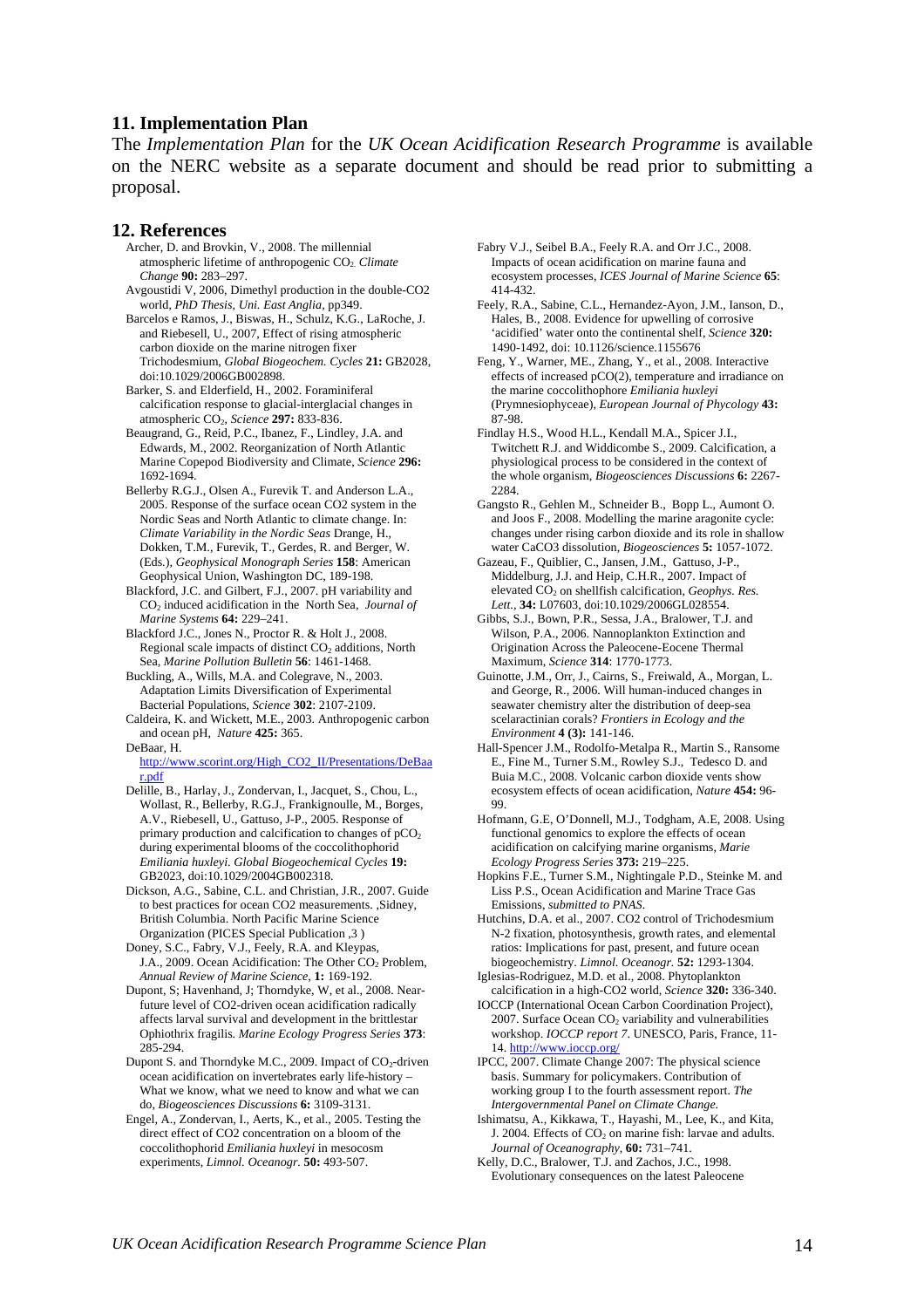thermal maximum for tropical planktonic foraminifera, *Palaeogeography Palaeoclimatology Palaeoecology* **141**: 139-161.

- Kleypas J. A., Feely R. A., Fabry V. J., Langdon C., Sabine C. L. and Robbins L. L., 2006. Impacts of Ocean Acidification on Coral Reefs and Other Marine Calcifiers: *A Guide for Future Research* pp. 88, St. Pertsburg, Florida, USA.
- Kurihara, H. & Ishimatsu A., 2008. Effects of high CO2 seawater on the copepod (*Acartia tsuensis*) through all life stages and subsequent generations, *Marine Pollution Bulletin*, **56**: 1086-1090.
- Langer, G. et al., 2006. Species-specific responses of calcifying algae to changing seawater carbonate chemistry. *Geochemistry Geophysics Geosystems* **7:** Q09006, doi:10.1029/2005GC001227.
- Larsen, B. K., Pörtner, H.O and Jensen, F.B, 1997. Extra and intracellular acid-base balance and ionic regulation in cod (Gadus morhua) during combined and isolated exposures to hypercapnia and copper. *Mar. Biol.* **128:** 337–346.
- Le Quéré, C. Rodenbeck, C., Buitenhuis, E. T., Conway, T. J., Langenfelds, R., Gomez, A., Labuschagne, C., Ramonet, M., Nakazawa, T., Metzl, N., Gillett, N., Heimann, M., 2007. Saturation of the Southern Ocean  $CO<sub>2</sub>$ sink due to recent climate change. *Science* **316(5832):** 1735-1738.
- Leonardos, N. and Geider, R.J., 2005. *J. Phycol.* **41**: 1196- 1203.
- Levitan, O. et al., 2007. Elevated CO2 enhances nitrogen fixation and growth in the marine cyanobacterium Trichodesmium, *Glob. Change Biol.* **13:** 531-538.
- Marchitto, T.M., Curry, W.B. and Oppo, D.W., 2000. Zinc concentrations in benthic foraminifera reflect seawater chemistry, *Paleoceanography* **15**: 299-306.
- Mayor, D.J., Matthews, C., Cook, K., Zuur, A.F. and Hay, S., 2007. CO2-induced acidification affects hatching success in *Calanus finmarchicus*. *Marine Ecology Progress Series*  **350**: 91-97.
- McNeil, B.I. and Matear, R.J., 2008. Southern Ocean acidification: A tipping point at 450-ppm atmospheric CO2, *Proceedings of the National Academy of Sciences* **105:** 18860-18864.
- Millero, F.J., 1995. Thermodynamics of the carbon dioxide system in seawater, *Geochimica et Cosmochima Acta* **59 (4):** 661-677.
- Moy, A.D., Howard, W.R., Bray, S.G & Trull, T.W., 2009. Reduced calcification in modern Southern Ocean planktonic foraminifera, *Nature Geoscience* doi:10.1038/NGEO460.
- Orr, J.C., Fabry, V.J., Aumont, O., Bopp, L., Doney, S.C., Feely, R.A., Gnanadesikan, A., Gruber, N., Ishida, A., Joos, F., Key, R.M., Lindsay, K., Maier-Reimer, E., Matear, R., Monfray, P., Mouchet, A., Najjar, R.G., Plattner, G.-K., Rodgers, K.B., Sabine, C.L., Sarmiento, J.L., Schlitzer, R., Slater, R.D., Totterdell, I.J., Weirig,M.- F., Yamanaka,Y. and Yool, A., 2005. Anthropogenic ocean acidification over the twenty-first century and its impact on calcifying organisms', *Nature* **437(7059)**: 681– 686.
- Orr, J. C., Jutterstr ¨om, S., Bopp, L., Anderson, L. G., Fabry, V. J., Fr ¨ olicher, T. L., Jones, P.,Joos, F., Maier-Reimer, E., Segschneider, J., Steinacher, M., and Swingedouw, D: Arctic ocean acidification, *Nature*, submitted, 2008.
- Orr, J.C., et al., 2009. Research Priorities for Ocean Acidification, report from the Second Symposium on the Ocean in a High-CO2 World, *Monaco, October 6-9, 2008, convened by SCOR, IOC-UNESCO, IAEA, and IGBP,* 23 pp.
- Panchuk, K.M., Ridgwell, A. and Kump, L.R., 2008. Marine carbonate constraints on PETM carbon release in an earth system model, *Geology* **36**: 315-318.
- Pörtner, H. O., Reipschläger, A. and Heisler, N., 1998. Metabolism and acid-base regulation in *Sipunculus nudus* as a function of ambient carbon dioxide, *J. Exp. Biol.,* **201:** 43–55.
- Pörtner, H.O., Langenbuch M., Reipschlager, A., 2004b. Biological impact of elevated ocean  $CO<sub>2</sub>$  concentrations: Lessons from animal physiology and earth history, *J Oceanogr* **60:** 705–718.
- [Pörtner H.O](http://apps.isiknowledge.com/DaisyOneClickSearch.do?product=WOS&search_mode=DaisyOneClickSearch&db_id=&SID=Y12j87@gAilBL@6KBd2&name=Portner%20HO&ut=000262731000018&pos=1)., 2008. Ecosystem effects of ocean acidification in times of ocean warming: a physiologist's view. *Marine Ecology Progress Series* **373:** 203-217.
- [Pörtner H.O](http://apps.isiknowledge.com/DaisyOneClickSearch.do?product=WOS&search_mode=DaisyOneClickSearch&db_id=&SID=Y12j87@gAilBL@6KBd2&name=Portner%20HO&ut=000262731000018&pos=1)., [Farrell A.P.](http://apps.isiknowledge.com/DaisyOneClickSearch.do?product=WOS&search_mode=DaisyOneClickSearch&db_id=&SID=Y12j87@gAilBL@6KBd2&name=Farrell%20AP&ut=000263295400015&pos=2), [Knust R](http://apps.isiknowledge.com/DaisyOneClickSearch.do?product=WOS&search_mode=DaisyOneClickSearch&db_id=&SID=Y12j87@gAilBL@6KBd2&name=Knust%20R&ut=000263295400015&pos=3)., [Lannig G.](http://apps.isiknowledge.com/DaisyOneClickSearch.do?product=WOS&search_mode=DaisyOneClickSearch&db_id=&SID=Y12j87@gAilBL@6KBd2&name=Lannig%20G&ut=000263295400015&pos=4), [Mark F.C.](http://apps.isiknowledge.com/DaisyOneClickSearch.do?product=WOS&search_mode=DaisyOneClickSearch&db_id=&SID=Y12j87@gAilBL@6KBd2&name=Mark%20FC&ut=000263295400015&pos=5) and [Storch D](http://apps.isiknowledge.com/DaisyOneClickSearch.do?product=WOS&search_mode=DaisyOneClickSearch&db_id=&SID=Y12j87@gAilBL@6KBd2&name=Storch%20D&ut=000263295400015&pos=6)., 2009. Adapting to Climate Change Response, *Science* **323:** 876-877.
- Rees, A.P., Dixon, J.L., Widdicombe, S., and Wyatt, N. Observations of nitrogen chemistry and fluxes under high CO2 conditions: implications for the Mediterranean Sea. *CIESM Workshop Monograph* **No. 36 In Press**
- Ridgwell, A. and Zeebe, R.E., 2005. The role of the global carbonate cycle in the regulation and evolution of the Earth system, *Earth and Planetary Science Letters* **234:** 299–315
- Ridgwell, A., 2007. Interpreting transient carbonate compensation depth changes by marine sediment core modelling, *Paleoceanography* **22**: PA4102, <http://dx.doi.org/4110.1029/2006PA001372>
- Ridgwell, A., Zondervan, I., Hargreaves, J., Bijma, J. and Lenton, T., 2007. Assessing the potential long-term increase of oceanic fossil fuel CO2 uptake due to 'CO2 calcification feedback', *Biogeosciences* **4:** 481-492.
- Ridgwell, A., Schmidt, D.N., Turley, C., Brownlee, C., Maldonado, M.T., Tortell, P. and Young, J.R., 2009. From laboratory manipulations to earth system models: predicting pelagic calcification and its consequences, *Biogeosciences Discuss.* **6:** 3455-3480
- Riebesell U., Wolf-Gladrow, D. and Smetacek, V., 1993. Carbon-dioxide limitation of marine-phytoplankton growth-rates, *Nature* **361:** 249-250.
- Riebesell, U. et al., 2000. Reduced calcification of marine plankton in response to increased atmospheric CO2, *Nature* **407 (6802):** 364-367.
- Riebesell, U. et al., 2007. Enhanced biological carbon consumption in a high CO2 ocean. *Nature* **450:** 545-.
- Riebesell, U. et al., 2008. Comment on "Phytoplankton Calcification in a High-CO2 World", *Science* **322:** 1466
- Rost, B. and Riebesell, U., 2004. Coccolithophore calcification and the biological pump: response to environmental changes. In: *Coccolithophores: from molecular processes to global impact.* H.R. Thierstein and J.R. Young (Eds), Springer, Berlin, pp. 99-126.
- Rost B., [Zondervan I.](http://apps.isiknowledge.com/DaisyOneClickSearch.do?product=WOS&search_mode=DaisyOneClickSearch&db_id=&SID=Y12j87@gAilBL@6KBd2&name=Zondervan%20I&ut=000262731000020&pos=2) and [Wolf-Gladrow D](http://apps.isiknowledge.com/DaisyOneClickSearch.do?product=WOS&search_mode=DaisyOneClickSearch&db_id=&SID=Y12j87@gAilBL@6KBd2&name=Wolf-Gladrow%20D&ut=000262731000020&pos=3)., 2008. Sensitivity of phytoplankton to future changes in ocean carbonate chemistry: current knowledge, contradictions and research directions. *Marine Ecology Progress Series.* **373:** 227-237.
- Royal Society, 2005. Ocean acidification due to increasing atmospheric carbon dioxide. Policy document 12/05 *Royal Society, London.* The Clyvedon Press Ltd, Cardiff.
- Royer, D.L., Berner, R.A., Montañez, I.P., Tabor, N.J. and Beerling, D.J., 2004.  $CO<sub>2</sub>$  as a primary driver of Phanerozoic climate, *GSA Today* **14:** 4- 10.
- Sabine, C.L., Feely, R.A., Gruber, N., Key, R.M., Lee, K., Bullister, J.L., Wanninkhof, R., Wong, C.S., Wallace, D.W.R., Tilbrook, B., Millero, F.J., Peng, T.-H., Kozyr, A., Ono, T. and Rios, A.F., 2004. The Oceanic Sink for Anthropogenic CO2, *Science* **305:** 367-371.
- Schuster, U. and Watson, A.J.W., 2007. A variable and decreasing sink for atmospheric  $CO<sub>2</sub>$  in the North Atlantic. *Journal of Geophysical Research,* **112:** C11006, doi:10.1029/2006JC003941.
- Sciandra, A; Harlay, J; Lefevre, D, et al., 2003. Response of coccolithophorid *Emiliania huxleyi* to elevated partial pressure of CO2 under nitrogen limitation. *Marine Ecology Progress Series* **261:**111-122.
- Siegenthaler, U., Stocker, T.F., Monnin, E., Luthi, D., Schwander, J., Stauffer, B., Raynaud, D., Barnola, J.-M., Fischer, H., Masson-Delmotte, V. and Jouzel, J., 2005. Stable Carbon Cycle-Climate Relationship During the Late Pleistocene, *Science* **310**: 1313-1317.
- Sluijs, A., Bowen, G.J., Brinkhuis, H., Lourens, L.J. and Thomas, E., 2007. The Palaeocene-Eocene Thermal Maximum super greenhouse: biotic and geochemical signatures, age models and mechanisms of global change. Williams, M., Haywood, A.M., Gregory, F.J. and Schmidt, D.N., (Eds), *Deep time perspectives on climate change marrying the signal from computer models and biological*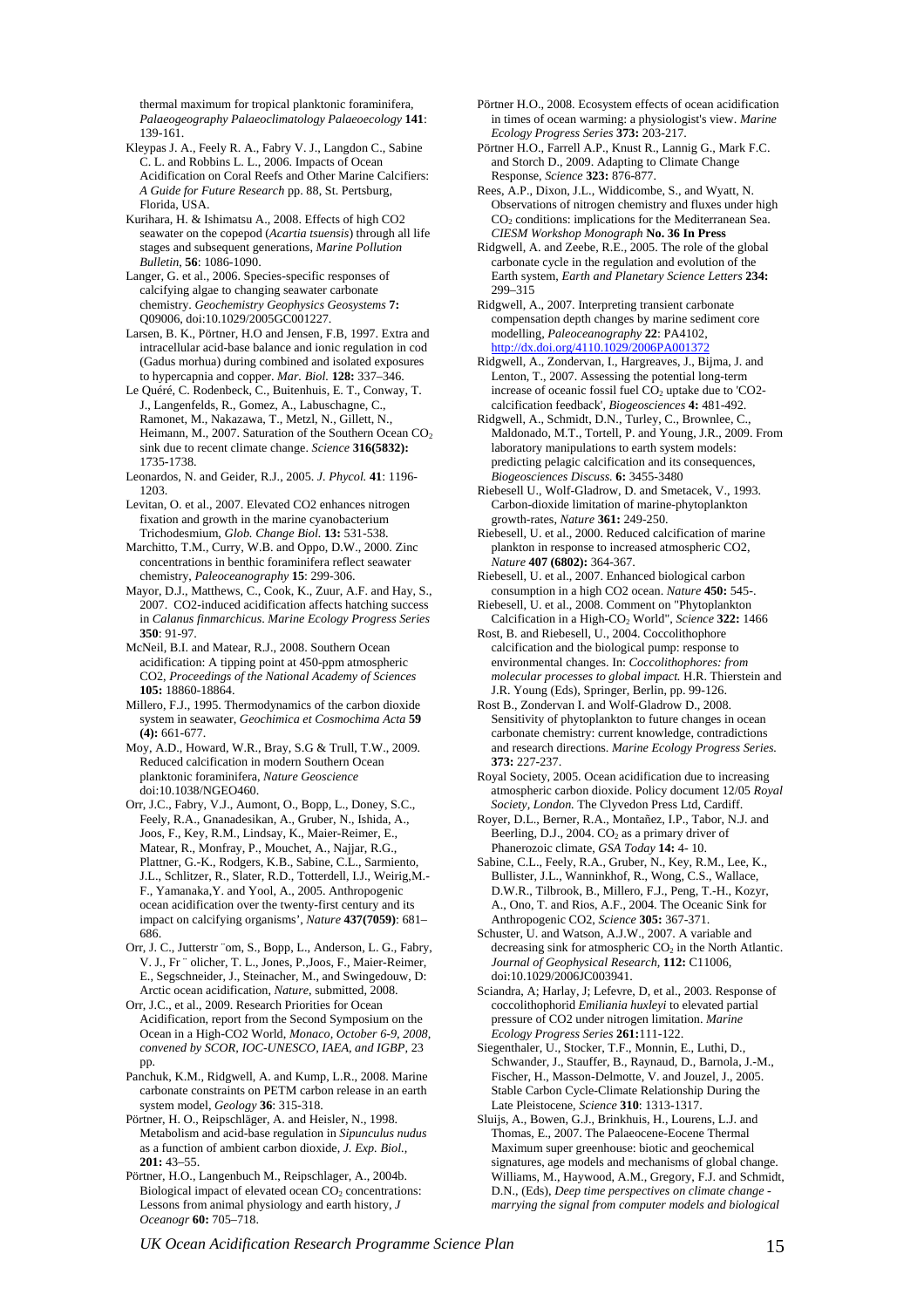*proxies,* TMS Special Publication 2, The Geological Society of London, London.

- Steinacher, M., Joos, F., Frölicher, T.L., Plattner, G-K. and Doney, S.C., 2008. Imminent ocean acidification projected with the NCAR global coupled carbon cycle-climate
- Thomas, E., 2007. Cenozoic mass extinctions in the deep sea: what perturbs the largest habitat on earth? *Large Ecosystem Perturbations: Causes and Consequences: Geological Society of America Special* Monechi, S., Coccioni, R. and Rampino, M.R., (Eds), **Paper 424**, 1-23.
- Thomas H., Schiettecatte L.S., Suykens K., Koné Y. J. M., exchange? *Biogeosciences Discussions* **6:** 2387-2413. Shadwick E. H., Prowe A. E. F., Bozec Y., de Baar H. J. W., and Borges A. V., 2008. *Biogeosciences Discussions* **5**: 3575-3591.
- Tortell, P.D. et al., 2008. Inorganic carbon uptake by Southern Ocean phytoplankton, *Limnol. Oceanogr.* **53:** 1266-1278.
- Turley, C., Blackford, J., Widdicombe, S., Lowe, D., Nightingale, P.D. and Rees, A.P., 2006. Reviewing the impact of increased atmospheric CO2 on oceanic pH and the marine ecosystem. In: *Avoiding Dangerous Climate Change*, Schellnhuber, H J., Cramer,W., Nakicenovic, N., Wigley, T. and Yohe, G (Eds), Cambridge University Press, 8, 65-70.
- Turley, C., Findlay, H.S., Mangi, S., Ridgwell, A. and Schmidt, D.N., 2009. MCCIP Ocean Acidification Review.<http://www.mccip.org.uk/>
- Tyrrell, T., Schneider, B., Charalampopoulou, A., and U. Riebesell, U., 2008. Coccolithophores and calcite saturation state in the Baltic and Black Seas,
- Vogt, M., Steinke, M., Turner, S., Paulino, A., Meyerhöfer, M., Riebesell, U., LeQuéré, C. and Liss, P., 2008. Dynamics of dimethylsulphoniopropionate and dimethylsulphide under different CO2 concentrations during a mesocosm experiment, *Biogeosciences* **5:** 407- 419.
- Widdicombe S. and Needham H.R., 2007. Impact of CO<sub>2</sub> induced seawater acidification on the burrowing activity of *Nereis virens* and sediment nutrient flux, *Marine*
- Widdicombe, S. and Spicer, J.I., 2008. Predicting the impact of Ocean acidification on benthic biodiversity: What can physiology tell us? *Journal of Experimental Marine Biology and Ecology* **366:** [187-197](http://dx.doi.org/10.1016/j.jembe.2008.07.024).
- Widdicombe S., Dashfield S.L., McNeill C.L., Needham H.R., Beesley A., McEvoy A., Øxnevad S., Clarke K.R. and Berge J.A., 2009a. Effects of  $CO<sub>2</sub>$  induced seawater acidification on infaunal diversity and sediment nutrient fluxes. *Marine Ecology Progress Series* **In press.**
- model, *Biogeosciences Discuss*. **5**: 4353-4393 Wood, H.L., Spicer J.I., and Widdicombe, S., 2008. Ocean acidification may increase calcification rates, but at a cost. *Proceedings of the Royal Society: B* **275:** 1767-1773.
	- Wood H.L., Widdicombe S. and Spicer J.I., 2009. The influence of hypercapnia and macrofauna on sediment nutrient flux – will ocean acidification affect nutrient
	- Yu, J. and Elderfield, H., 2007. Benthic foraminiferal B/Ca ratios reflect deep water carbonate saturation state, *Earth and Planetary Science Letters* **258:** 73-86.
	- Yu, J., Elderfield, H. and Hönisch, B., 2007. B/Ca in planktonic foraminifera as a proxy for surface seawater pH, *Paleoceanography* **22** PA2202, <http://dx.doi.org/2210.1029/2006PA001347>
	- Zachos, J.C., Pagani, M., Sloan, L., Thomas, E. and Billups, K., 2001. Trends, rhythms, and aberrations in global climate 65 Ma to present, *Science* **292:** 686-693.
	- Zachos, J.C., Kroon, D., Blum, P., Bowles, J., Gaillot, P., Hasegawa, T., Hathorne, E.C., Hodell, D.A., Kelly, D.C., Jung, J.-H., Keller, S.M., Lee, Y.S., Leuschner, D.C., Liu, Z., Lohmann, K.C., Lourens, L., Monechi, S., Nicolo, M., Raffi, I., Riesselman, C., Röhl, U., Schellenberg, S.A., Schmidt, D.N., Sluijs, A., Thomas, D.J., Thomas, E. and Vallius, H., (Eds), 2004. *Early Cenozoic extreme Climates: The Walvis Ridge transect, Ocean Drilling Program, College Station, TX.*
- *Biogeosciences* **5:** 485-494. Zaric, S., Schulz, M. and Mulitza, S., 2005. Global prediction of planktic forminiferal fluxes from hydrographic and productivity data, *Biogeosciences Discussions* **2**: 849-895.
	- Zeebe, R.E. and Wolf-Gladrow, D., 2001.  $CO<sub>2</sub>$  in seawater: Equilibrium, kinetics, isotopes, Elsevier Oceanographic Series, Elsevier, New York.
	- Zeebe, R.E. and Zachos, J.C., 2007. Reversed deep-sea carbonate ion basin gradient during Paleocene-Eocene thermal maximum, *Paleoceanography* **22** PA3201, http://dx.doi.org/3210.1029/2006PA00139
- *Ecology Progress Series* **341:** 111-122. Zondervan I., Rost B. and Riebesell U., 2002. Effect of CO2 concentration on the PIC/POC ratio in the coccolithophore *Emiliania huxleyi* grown under light-limiting conditions and different day lengths. *Journal of Experimental Marine Biology and Ecology* **272:** 55-70.

#### **13. Glossary**

ASH = Aragonite Saturation Horizon

BAS = British Antarctic Survey

BIOACID = Biological Impacts of Ocean ACIDification

- DECC = Department of Energy and Climate Change
- Defra = Department for Environment, Food and Rural Affairs
- DIC = Dissolved Inorganic Carbon
- DMS = Dimethyl Sulphide
- DMSP = Dimethylsulphoniopropionate
- EPOCA = European Project on Ocean Acidification
- EU = European Union
- HEI = Higher Education Institution
- HNLC = High Nutrient Low Chlorophyll
- IGBP = International Geosphere-Biosphere Programme

IPCC = Intergovernmental Panel on Climate Change ([http://www.ipcc.ch/ipccreports/assessments](http://www.ipcc.ch/ipccreports/assessments-reports.htm)[reports.htm](http://www.ipcc.ch/ipccreports/assessments-reports.htm))

 $KE =$ Knowledge Exchange

LWEC = Living With Environmental Change (<http://www.nerc.ac.uk/research/programmes/lwec/>) MCCIP = Marine Climate Change Impacts Partnership

([http://www.mccip.org.uk/arc/2007/default.htm\)](http://www.mccip.org.uk/arc/2007/default.htm)

MEECE = Marine Ecosystem Evolution in a Changing Environment (EU Project)

MSFD = Marine Strategy Framework Directive

NERC = Natural Environment Research Council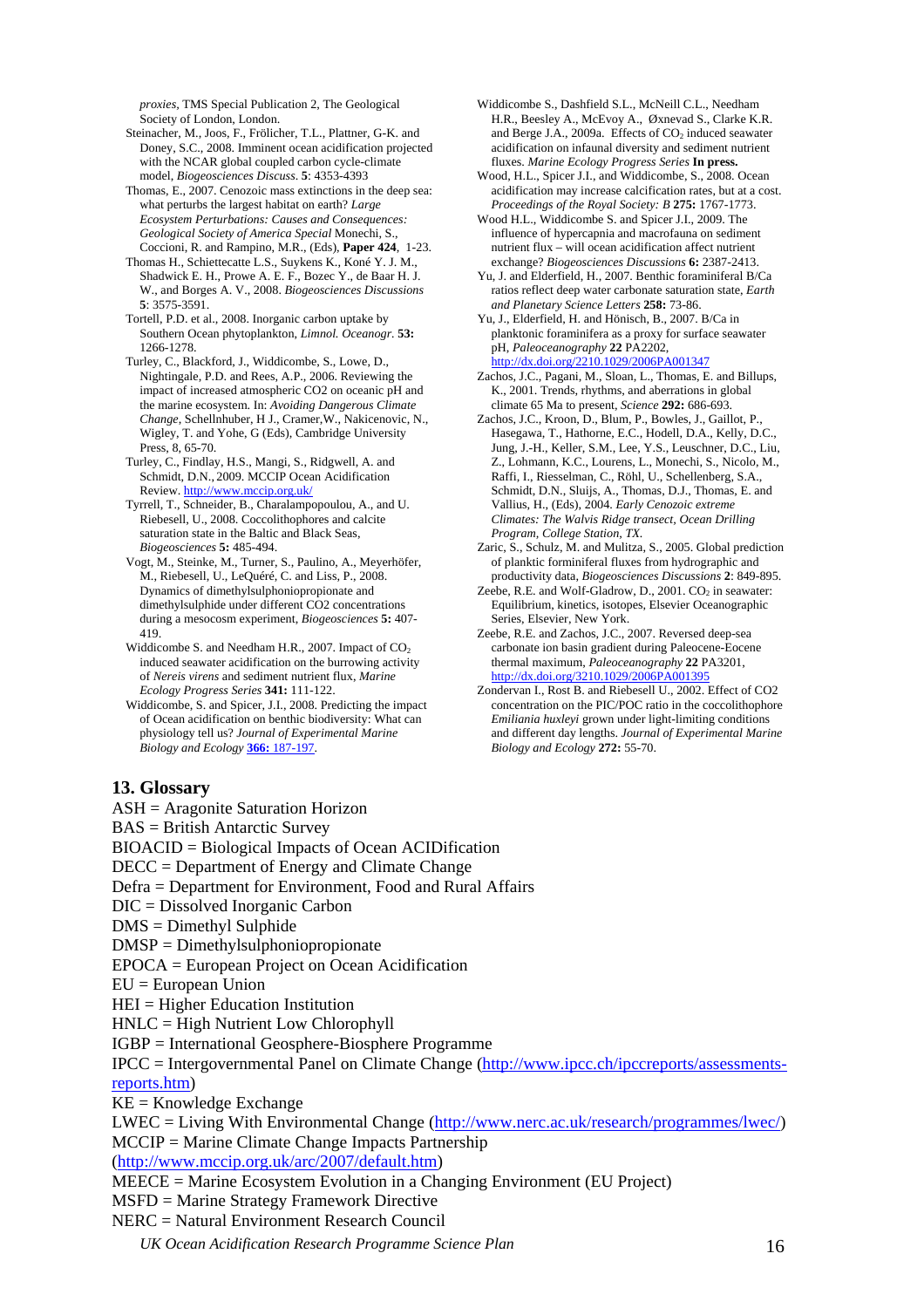NOCS = National Oceanography Centre, Southampton

OA = Ocean Acidification

OVOCS = Oxygenated Volatile Organic Compounds

PML = Plymouth Marine Laboratory

RCUK = Research Councils United Kingdom

SAMS = The Scottish Association for Marine Science

SCOR = Scientific Committee on Oceanic Research

TA = Total Alkalinity

UNESCO = United Nations Educational, Scientific and Cultural Organisation

UNFCCC = United Nations Framework Convention on Climate Change

VICS = Volatile Iodine Compounds

WGBU = Scientific Advisory Board for the German Government for Climate change

#### **14. Annex 1: BIOACID**

Please see the separate document on the NERC website for details of BIOACID.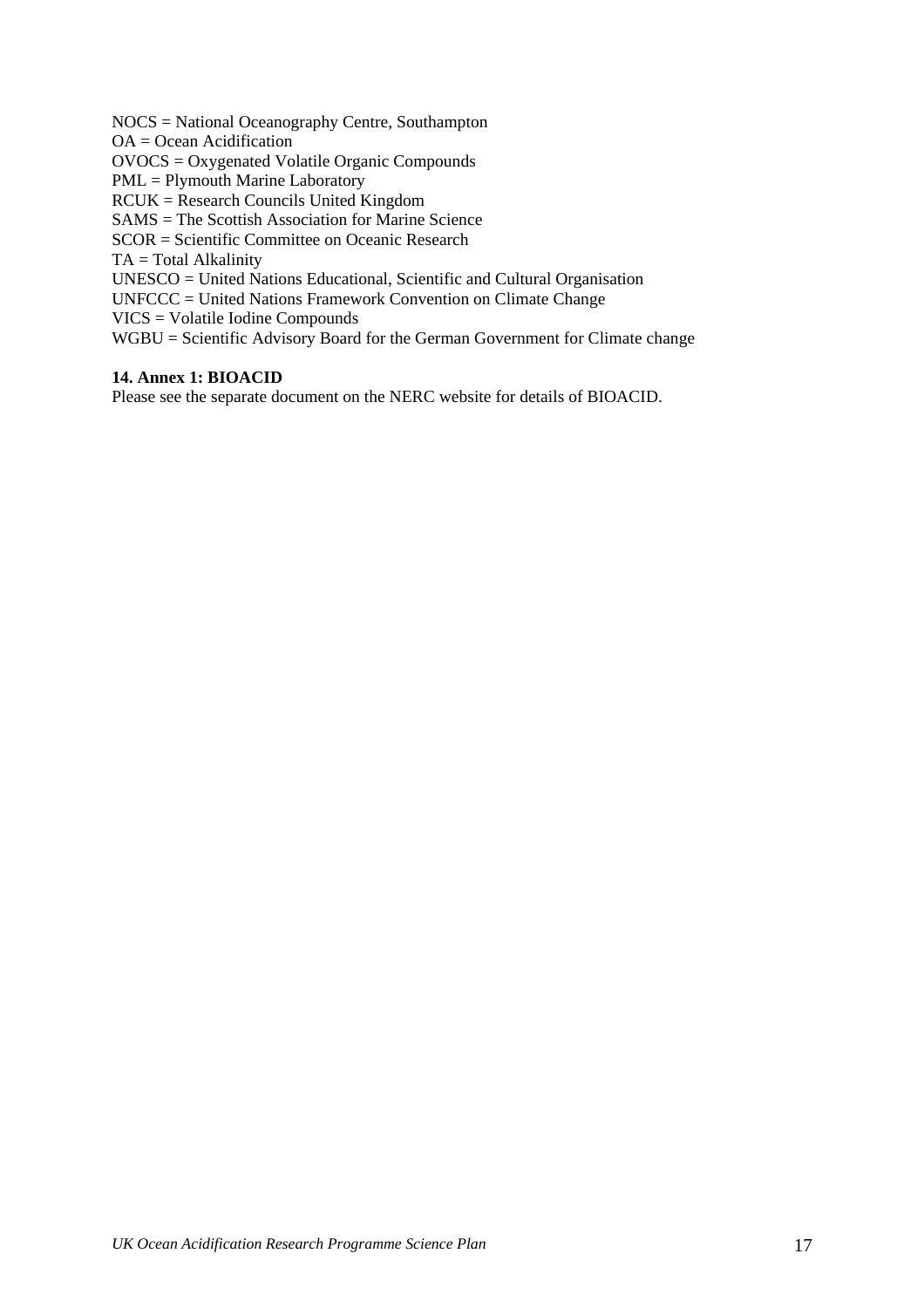#### **15. Annex 2: EPOCA and MEECE Summaries and contacts**



The ocean helps moderate climate change thanks to its considerable capacity to store  $CO<sub>2</sub>$ , through the combined actions of ocean physics, chemistry, and biology. This storage limits the amount of human-released  $CO<sub>2</sub>$  remaining in the atmosphere. As  $CO<sub>2</sub>$  reacts with seawater, it generates dramatic changes in carbonate chemistry, including decreases in *p*H and carbonate ions and an increase in bicarbonate ions. The consequences of this overall process, known as "ocean acidification", are raising concerns for its biological, ecological, biogeochemical, and societal implications. The overall goal of the *European Project on Ocean Acidification* (EPOCA; [epoca-project.eu](http://epoca-project.eu/)) is to fill numerous gaps in the understanding of the consequences of ocean acidification. The EU funded project started in May 2008 and runs for 4 years. The Coordinator is Jean-Pierre Gattuso [\(gattuso@obs-vlfr.fr\)](mailto:gattuso@obs-vlfr.fr) and the Project Manager is Lina Hansson (hansson@obs-vlfr.fr), CNRS - Laboratoire d'Océanographie de Villefranche (France). The research interests of EPOCA are divided into four themes, each with a leader:

First, EPOCA aims to document the changes in ocean chemistry and geographical distribution of marine organisms across space and time. Paleo-reconstruction methods are used on several archives, including foraminifera and deep-sea corals, to determine the past variability in ocean chemistry (carbonate, nutrients and trace metals) and to tie these to present-day chemical and biological observations. Theme Leader: Jella Bijma (Jelle.Bijma@awi.de).

Second, EPOCA devotes much effort to quantifying the impact of ocean acidification on marine organisms and ecosystems. Key climate-relevant biogeochemical processes such as calcification, primary production and nitrogen fixation are investigated using a large array of techniques, ranging from molecular tools to physiological and ecological approaches. Perturbation experiments are carried out both in the laboratory and in the field. Key organisms are selected on the basis of their ecological, biogeochemical or socio-economic importance. Theme Leader: Ulf Riebesell (uriebesell@ifm-geomar.de).

Third, the modelling component of EPOCA integrates the chemical, biological and biogeochemical impacts of ocean acidification into biogeochemical, sediment and coupled climate carbon cycle models. Special attention is paid to feedbacks of physiological changes on the carbon, nitrogen, sulphur and iron cycles and in turn how these changes will affect and be affected by future climate change. Theme Leader: Marion Gehlen (Marion.Gehlen@cea.fr).

Finally, EPOCA assesses uncertainties, risks and thresholds ("tipping points") related to ocean acidification at molecular, cellular, organismal, local and global scales. It also assesses pathways of  $CO<sub>2</sub>$  emissions required to avoid the identified thresholds and describe the state